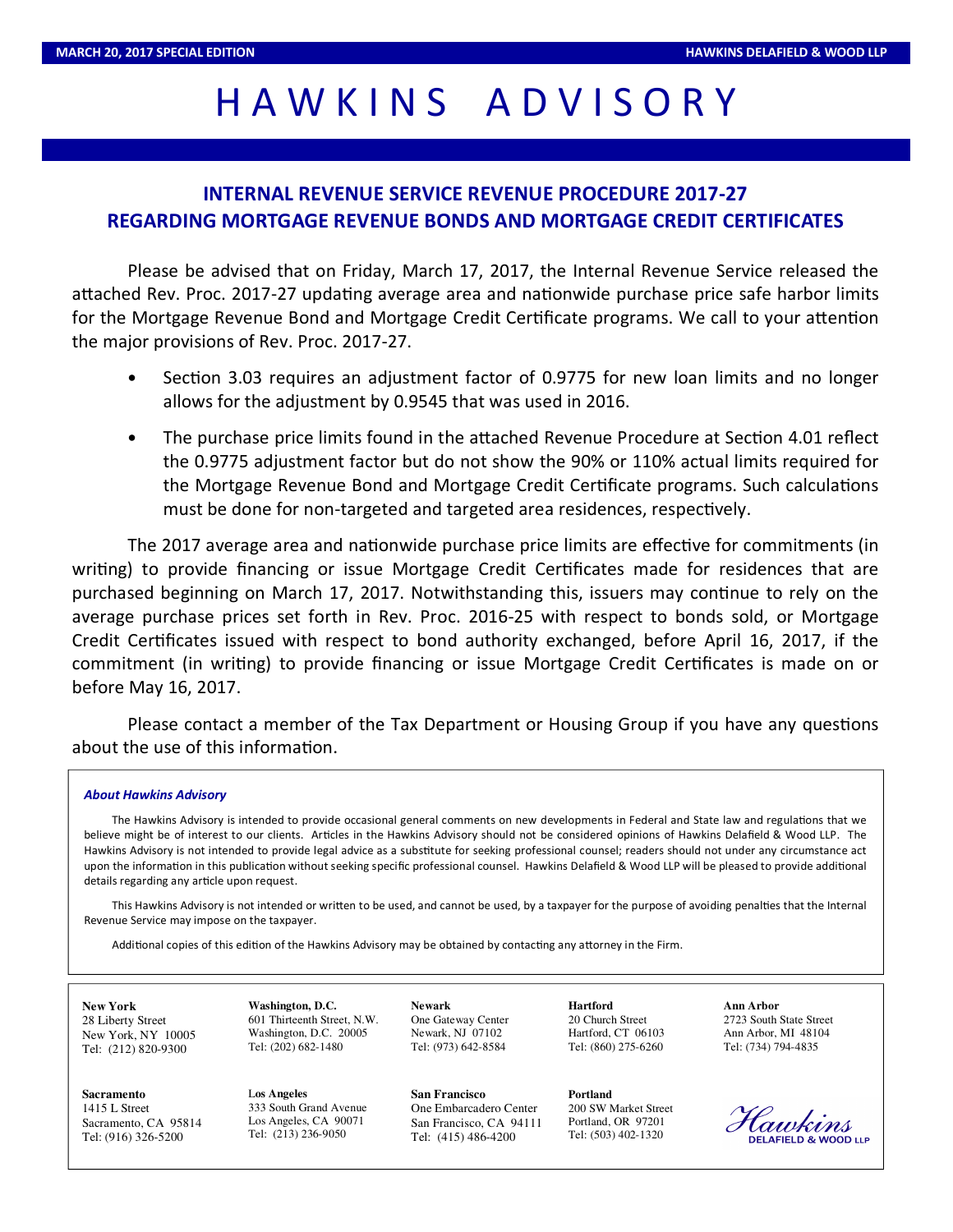Rev. Proc. 2017-27

## SECTION 1. PURPOSE

This revenue procedure provides issuers of qualified mortgage bonds, as defined in section 143(a) of the Internal Revenue Code (Code), and issuers of mortgage credit certificates, as defined in section 25(c), with (1) the nationwide average purchase price for residences located in the United States, and (2) average area purchase price safe harbors for residences located in statistical areas in each state, the District of Columbia, Puerto Rico, the Northern Mariana Islands, American Samoa, the Virgin Islands, and Guam.

#### SECTION 2. BACKGROUND

.01 Section 103(a) provides that, except as provided in section 103(b), gross income does not include interest on any state or local bond. Section 103(b)(1) provides that section 103(a) shall not apply to any private activity bond that is not a "qualified bond" within the meaning of section 141. Section 141(e) provides, in part, that the term "qualified bond" means any private activity bond if such bond (1) is a qualified mortgage bond under section 143, (2) meets the volume cap requirements under section 146, and (3) meets the applicable requirements under section 147.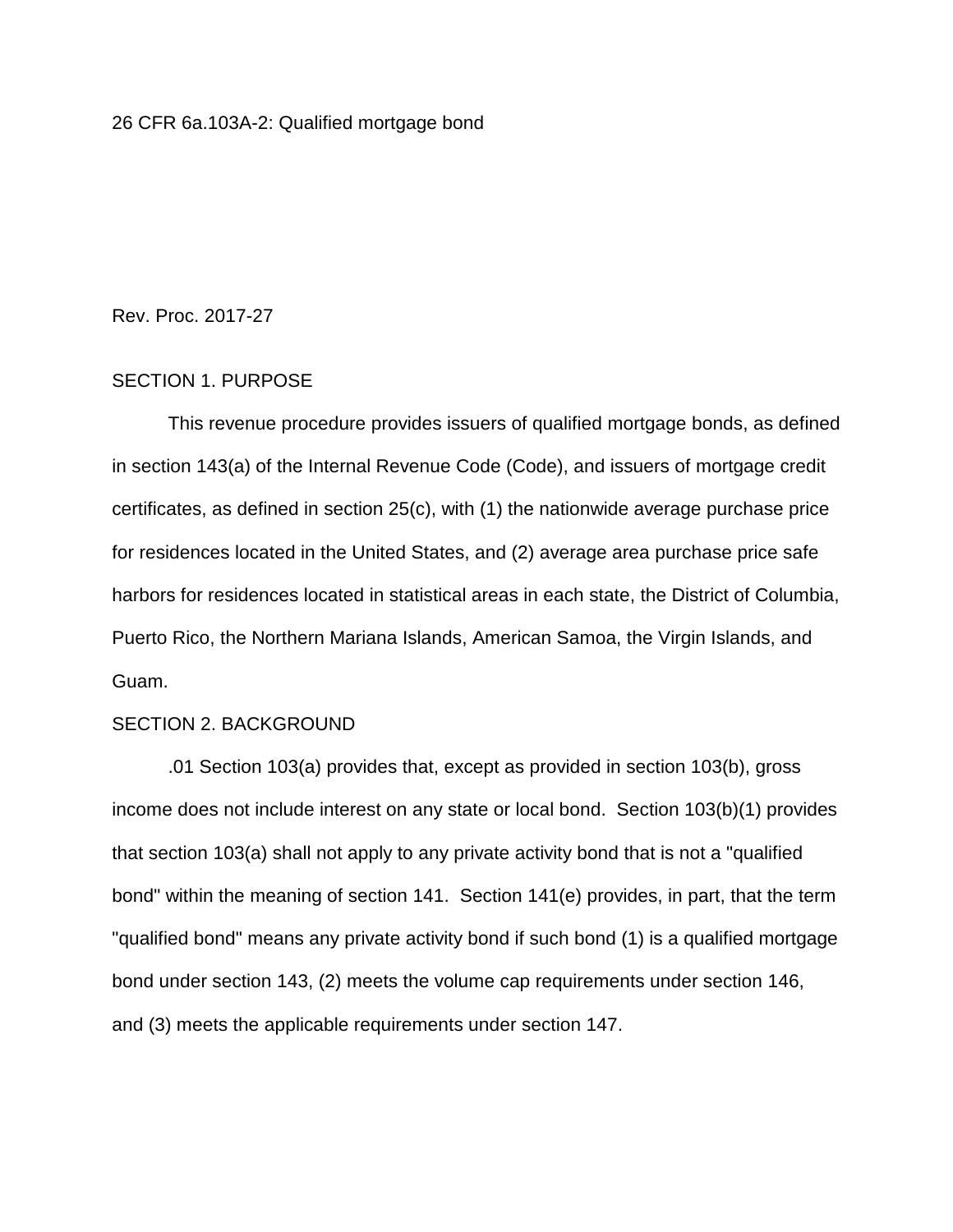.02 Section 143(a)(1) provides that the term "qualified mortgage bond" means a bond that is issued as part of a qualified mortgage issue. Section 143(a)(2)(A) provides that the term "qualified mortgage issue" means an issue of one or more bonds by a state or political subdivision thereof, but only if: (i) all proceeds of the issue (exclusive of issuance costs and a reasonably required reserve) are to be used to finance owneroccupied residences; (ii) the issue meets the requirements of subsections (c), (d), (e), (f),  $(q)$ ,  $(h)$ ,  $(i)$ , and  $(m)(7)$  of section 143; (iii) the issue does not meet the private business tests of paragraphs (1) and (2) of section 141(b); and (iv) with respect to amounts received more than 10 years after the date of issuance, repayments of \$250,000 or more of principal on mortgage financing provided by the issue are used by the close of the first semiannual period beginning after the date the prepayment (or complete repayment) is received to redeem bonds that are part of the issue. *Average Area Purchase Price*

.03 Section 143(e)(1) provides that an issue of bonds meets the purchase price requirements of section 143(e) if the acquisition cost of each residence financed by the issue does not exceed 90 percent of the average area purchase price applicable to such residence. Section 143(e)(5) provides that, in the case of a targeted area residence (as defined in section  $143(i)$ ), section  $143(e)(1)$  shall be applied by substituting 110 percent for 90 percent.

.04 Section 143(e)(2) provides that the term "average area purchase price" means, with respect to any residence, the average purchase price of single-family residences (in the statistical area in which the residence is located) that were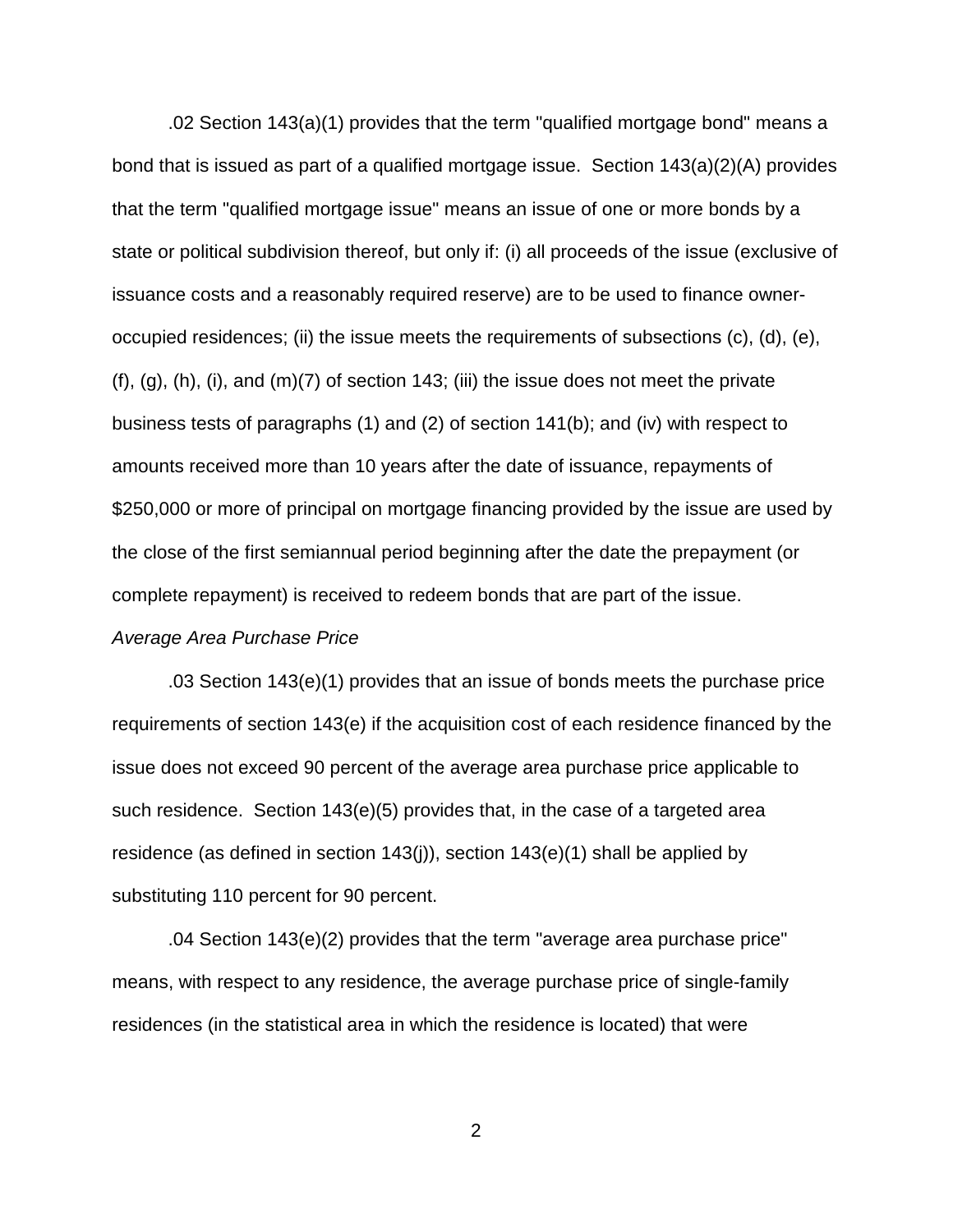purchased during the most recent 12-month period for which sufficient statistical information is available. Under sections 143(e)(3) and (4), respectively, separate determinations are to be made for new and existing residences, and for two-, three-, and four-family residences.

.05 Section 143(e)(2) provides that the determination of the average area purchase price for a statistical area shall be made as of the date on which the commitment to provide the financing is made or, if earlier, the date of the purchase of the residence.

.06 Section 143(k)(2)(A) provides that the term "statistical area" means (i) a metropolitan statistical area (MSA), and (ii) any county (or the portion thereof) that is not within an MSA. Section  $143(k)(2)(C)$  further provides that if sufficient recent statistical information with respect to a county (or portion thereof) is unavailable, the Secretary may substitute another area for which there is sufficient recent statistical information for such county (or portion thereof). In the case of any portion of a State which is not within a county, section 143(k)(2)(D) provides that the Secretary may designate as a county any area that is the equivalent of a county. Section 6a.103A-1(b)(4)(i) of the Temporary Income Tax Regulations (issued under section 103A of the Internal Revenue Code of 1954, the predecessor of section 143 of the Code) provides that the term "State" includes a possession of the United States and the District of Columbia.

.07 Section 6a.103A-2(f)(5)(i) provides that an issuer may rely upon the average area purchase price safe harbors published by the Department of the Treasury (Treasury Department) for the statistical area in which a residence is located. Section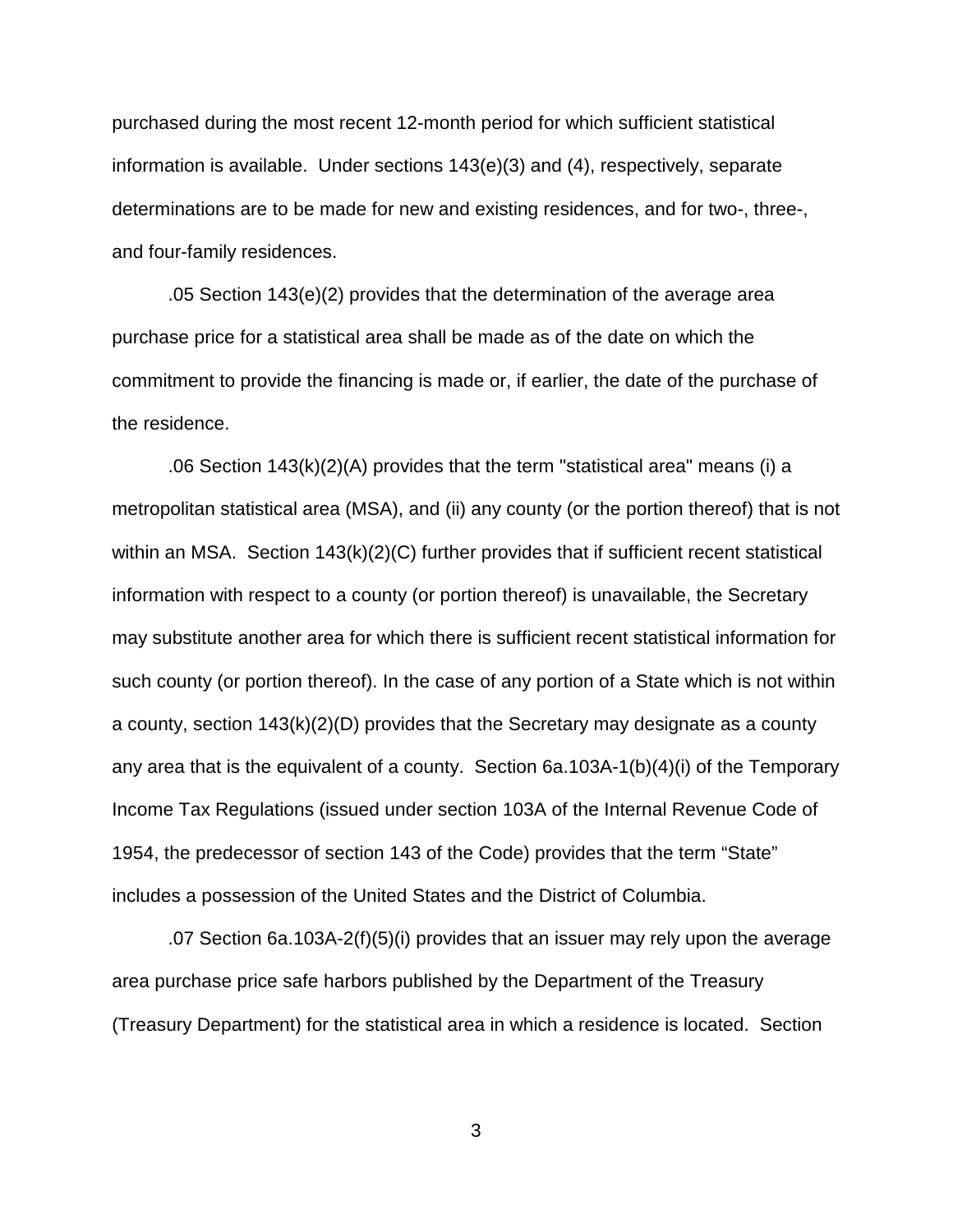6a.103A-2(f)(5)(i) further provides that an issuer may use an average area purchase price limitation different from the published safe harbor if the issuer has more accurate and comprehensive data for the statistical area.

#### *Qualified Mortgage Credit Certificate Program*

.08 Section 25(c) permits a state or political subdivision to establish a qualified mortgage credit certificate program. In general, a qualified mortgage credit certificate program is a program under which the issuing authority elects not to issue an amount of private activity bonds that it may otherwise issue during the calendar year under section 146, and in their place, issues mortgage credit certificates to taxpayers in connection with the acquisition of their principal residences. Section 25(a)(1) provides, in general, that the holder of a mortgage credit certificate may claim a federal income tax credit equal to the product of the credit rate specified in the certificate and the interest paid or accrued during the tax year on the remaining principal of the indebtedness incurred to acquire the residence. Section 25(c)(2)(A)(iii)(III) generally provides that residences acquired in connection with the issuance of mortgage credit certificates must meet the purchase price requirements of section 143(e).

#### *Income Limitations for Qualified Mortgage Bonds and Mortgage Credit Certificates*

.09 Section 143(f) imposes limitations on the income of mortgagors for whom financing may be provided by qualified mortgage bonds. In addition, section 25(c)(2)(A)(iii)(IV) provides that holders of mortgage credit certificates must meet the income requirement of section 143(f). Generally, under sections 143(f)(1) and  $25(c)(2)(A)(iii)(IV)$ , the income requirement is met only if all owner-financing under a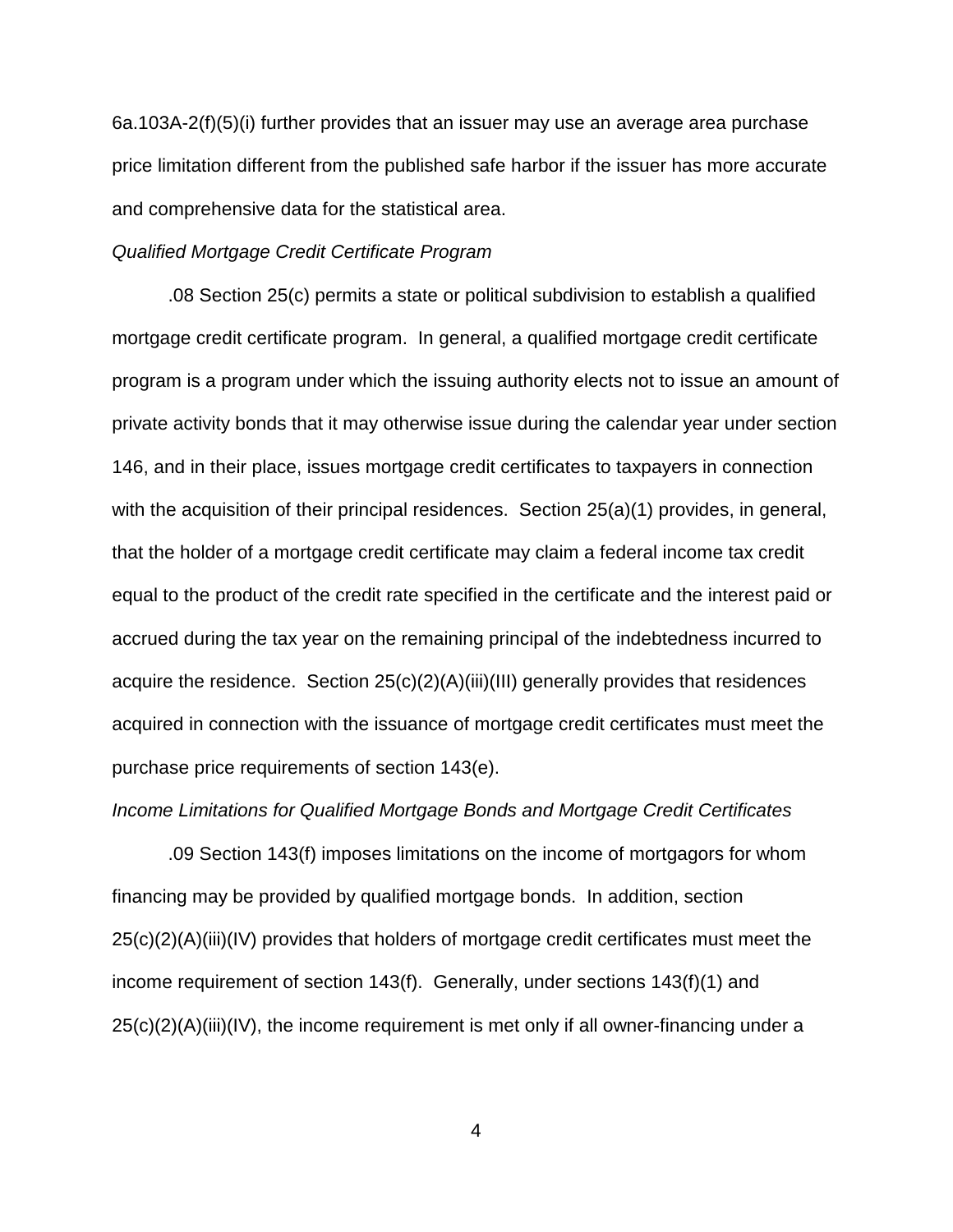qualified mortgage bond and all mortgage credit certificates issued under a qualified mortgage credit certificate program are provided to mortgagors whose family income is 115 percent or less of the applicable median family income. Section 143(f)(5), however, generally provides for an upward adjustment to the percentage limitation in high housing cost areas. High housing cost areas are defined in section 143(f)(5)(C) as any statistical area for which the housing cost/income ratio is greater than 1.2.

.10 Under section 143(f)(5)(D), the housing cost/income ratio with respect to any statistical area is determined by dividing (a) the applicable housing price ratio for such area by (b) the ratio that the area median gross income for such area bears to the median gross income for the United States. The applicable housing price ratio is the new housing price ratio (new housing average area purchase price divided by the new housing average purchase price for the United States) or the existing housing price ratio (existing housing average area purchase price divided by the existing housing average purchase price for the United States), whichever results in the housing cost/income ratio being closer to 1.

#### *Average Area and Nationwide Purchase Price Limitations*

.11 Average area purchase price safe harbors for each state, the District of Columbia, Puerto Rico, the Northern Mariana Islands, American Samoa, the Virgin Islands, and Guam were last published in Rev. Proc. 2016-25, 2016-18 I.R.B. 678.

.12 The nationwide average purchase price limitation was last published in section 4.02 of Rev. Proc. 2016-25. Guidance with respect to the United States and area median gross income figures that are to be used in computing the housing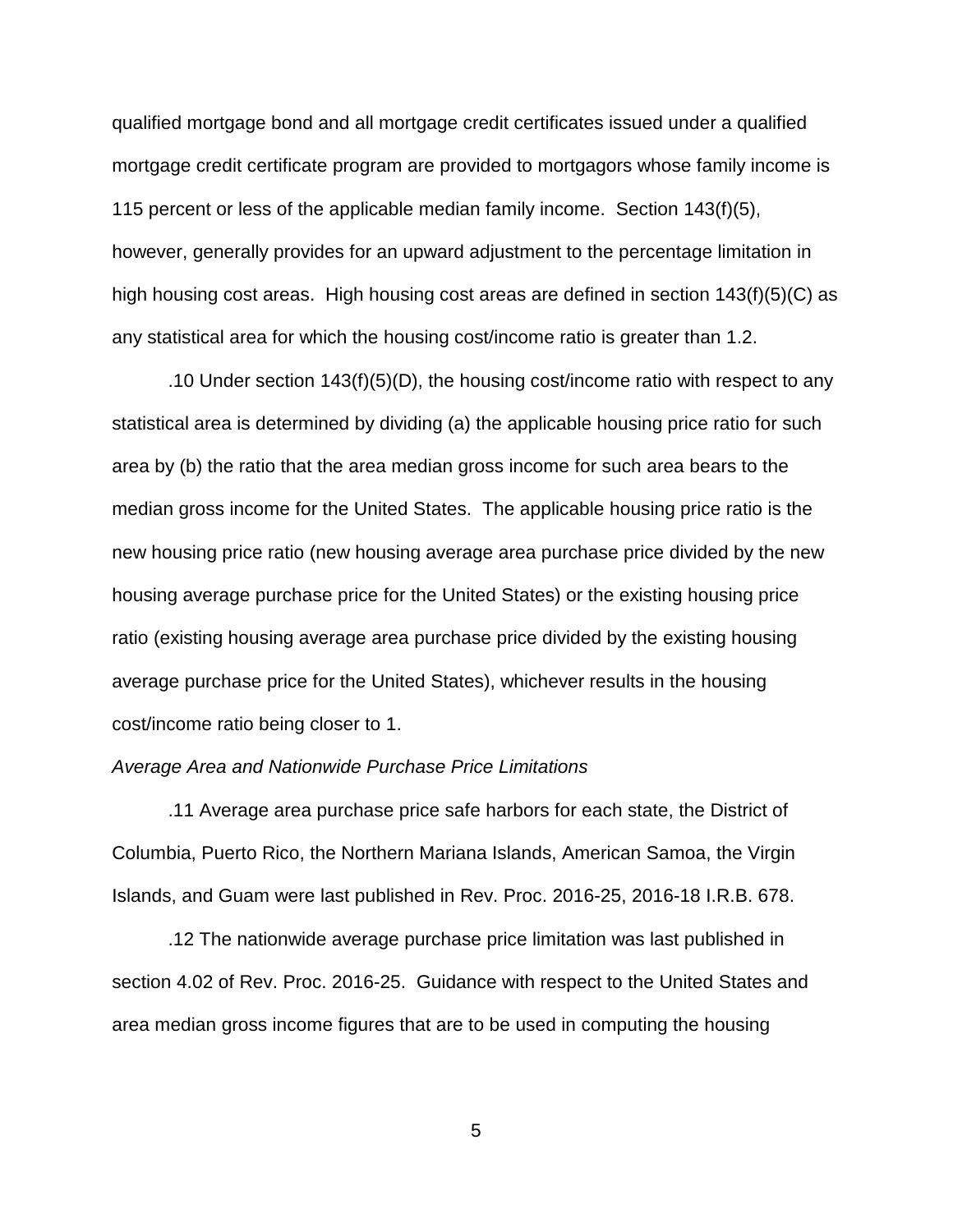cost/income ratio described in section 143(f)(5) was last published in Rev. Proc. 2016- 26, 2016-22 I.R.B. 1018.

.13 This revenue procedure uses FHA loan limits for a given statistical area to calculate the average area purchase price safe harbor for that area. FHA sets limits on the dollar value of loans it will insure based on median home prices and conforming loan limits established by the Federal Home Loan Mortgage Corporation. In particular, FHA sets an area's loan limit at 95 percent of the median home sales price for the area, subject to certain floors and caps measured against conforming loan limits.

.14 To calculate the average area purchase price safe harbors in this revenue procedure, the FHA loan limits are adjusted to take into account the differences between average and median purchase prices. Because FHA loan limits do not differentiate between new and existing residences, this revenue procedure contains a single average area purchase price safe harbor for both new and existing residences in a statistical area. The Treasury Department and the Internal Revenue Service (IRS) have determined that FHA loan limits provide a reasonable basis for determining average area purchase price safe harbors. If the Treasury Department and the IRS become aware of other sources of average purchase price data, including data that differentiate between new and existing residences, consideration will be given as to whether such data provide a more accurate method for calculating average area purchase price safe harbors.

.15 The average area purchase price safe harbors listed in section 4.01 of this revenue procedure are based on FHA loan limits released December 1, 2016. FHA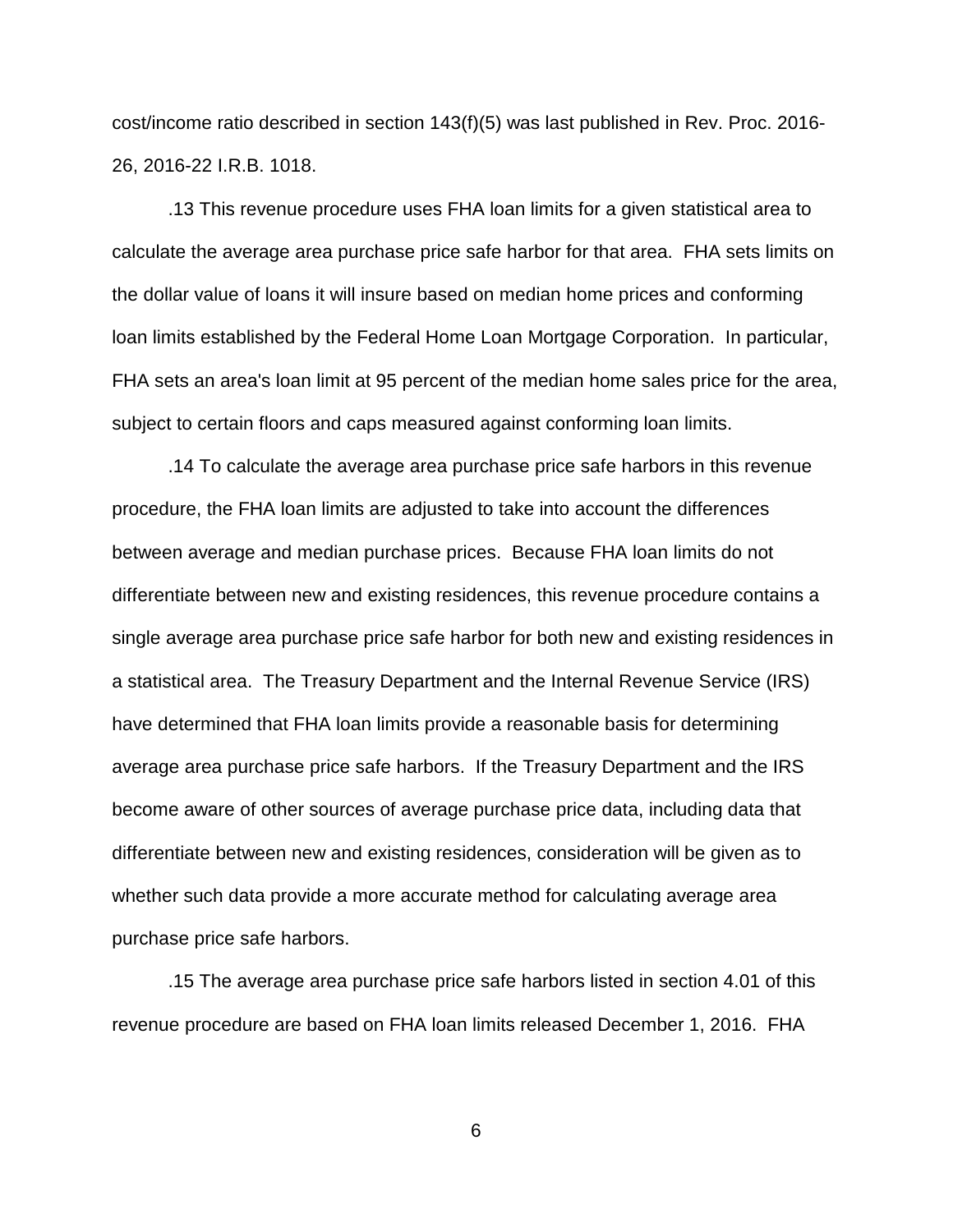loan limits are available for statistical areas in each state, the District of Columbia, Puerto Rico, the Northern Mariana Islands, American Samoa, the Virgin Islands, and Guam. See section 3.03 of this revenue procedure with respect to FHA loan limits revised after December 1, 2016.

.16 OMB Bulletin No. 03-04, dated and effective June 6, 2003, revised the definitions of the nation's metropolitan areas and recognized 49 new metropolitan statistical areas. The OMB bulletin no longer includes primary metropolitan statistical areas.

#### SECTION 3. APPLICATION

#### *Average Area Purchase Price Safe Harbors*

.01 Average area purchase price safe harbors for statistical areas in each state, the District of Columbia, Puerto Rico, the Northern Mariana Islands, American Samoa, the Virgin Islands, and Guam are set forth in section 4.01 of this revenue procedure. Average area purchase price safe harbors are provided for single-family and two to four-family residences. For each type of residence, section 4.01 of this revenue procedure contains a single safe harbor that may be used for both new and existing residences. Issuers of qualified mortgage bonds and issuers of mortgage credit certificates may rely on these safe harbors to satisfy the requirements of sections 143(e) and (f). Section 4.01 of this revenue procedure provides safe harbors for MSAs and for certain counties and county equivalents. If no purchase price safe harbor is available for a statistical area, the safe harbor for "ALL OTHER AREAS" may be used for that statistical area.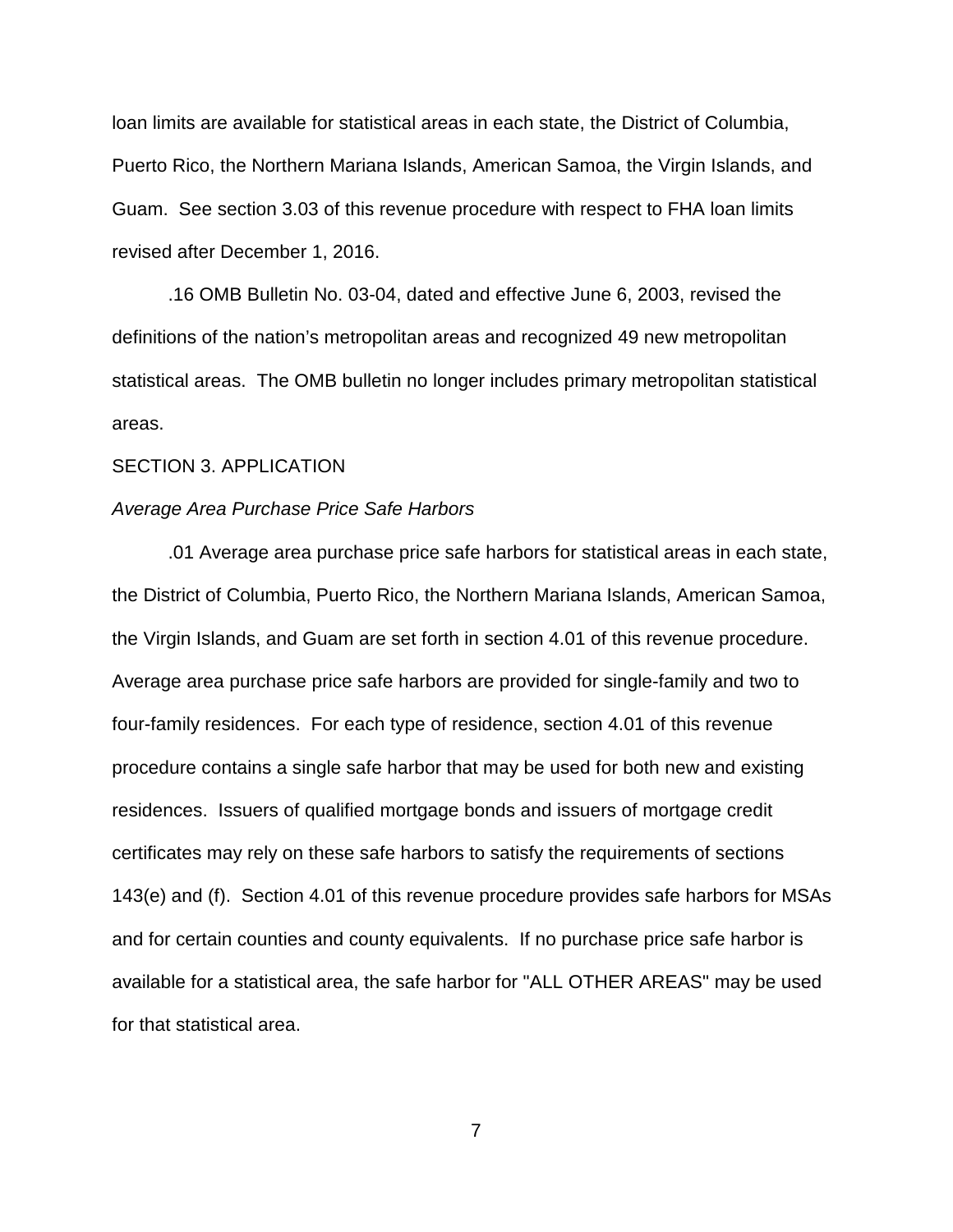.02 If a residence is in an MSA, the safe harbor applicable to it is the limitation of that MSA. If an MSA falls in more than one state, the MSA is listed in section 4.01 of this revenue procedure under each state.

.03 If the FHA revises the FHA loan limit for any statistical area after December 1, 2016, an issuer of qualified mortgage bonds or mortgage credit certificates may use the revised FHA loan limit for that statistical area to compute (as provided in the next sentence) a revised average area purchase price safe harbor for the statistical area provided that the issuer maintains records evidencing the revised FHA loan limit. The revised average area purchase price safe harbor for that statistical area is computed by dividing the revised FHA loan limit by .9775.

.04 If, pursuant to section 6a.103A-2(f)(5)(i), an issuer uses more accurate and comprehensive data to determine the average area purchase price for a statistical area, the issuer must make separate average area purchase price determinations for new and existing residences. Moreover, when computing the average area purchase price for a statistical area that is an MSA, as defined in OMB Bulletin No. 03-04, the issuer must make the computation for the entire applicable MSA. When computing the average area purchase price for a statistical area that is not an MSA, the issuer must make the computation for the entire statistical area and may not combine statistical areas. Thus, for example, the issuer may not combine two or more counties.

.05 If an issuer receives a ruling permitting it to rely on an average area purchase price limitation that is higher than the applicable safe harbor in this revenue procedure, the issuer may rely on that higher limitation for the purpose of satisfying the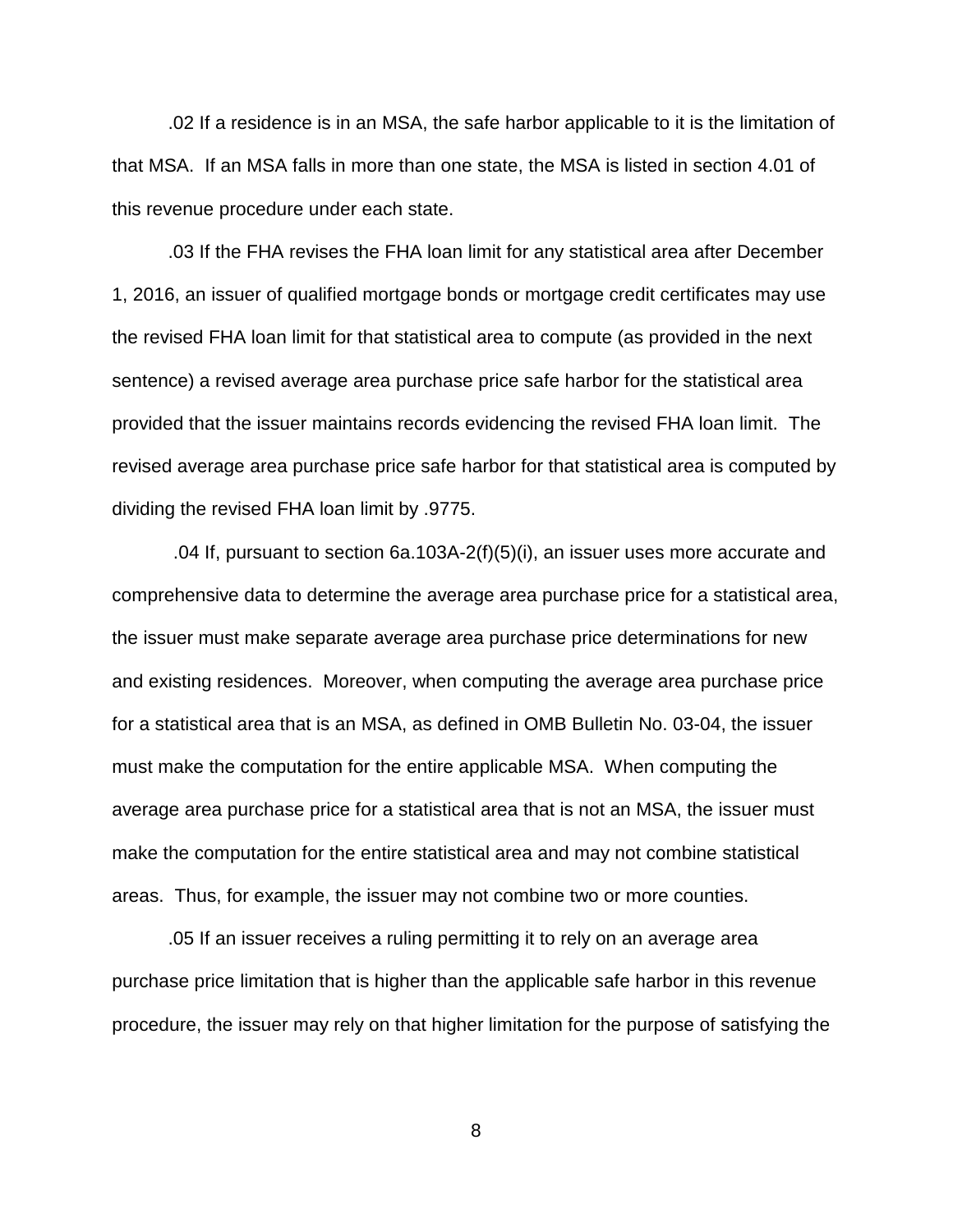requirements of section 143(e) and (f) for bonds sold, and mortgage credit certificates issued, not more than 30 months following the termination date of the 12-month period used by the issuer to compute the limitation.

#### *Nationwide Average Purchase Price*

*.*06 Section 4.02 of this revenue procedure sets forth a single nationwide average purchase price for purposes of computing the housing cost/income ratio under section 143(f)(5).

.07 Issuers must use the nationwide average purchase price set forth in section 4.02 of this revenue procedure when computing the housing cost/income ratio under section 143(f)(5) regardless of whether they are relying on the average area purchase price safe harbors contained in this revenue procedure or using more accurate and comprehensive data to determine average area purchase prices for new and existing residences for a statistical area that are different from the published safe harbors in this revenue procedure.

.08 If, pursuant to section 6.02 of this revenue procedure, an issuer relies on the average area purchase price safe harbors contained in Rev. Proc. 2016-25, the issuer must use the nationwide average purchase price set forth in section 4.02 of Rev. Proc. 2016-25 in computing the housing cost/income ratio under section 143(f)(5). Likewise, if, pursuant to section 6.04 of this revenue procedure, an issuer relies on the nationwide average purchase price published in Rev. Proc. 2016-25, the issuer may not rely on the average area purchase price safe harbors published in this revenue procedure.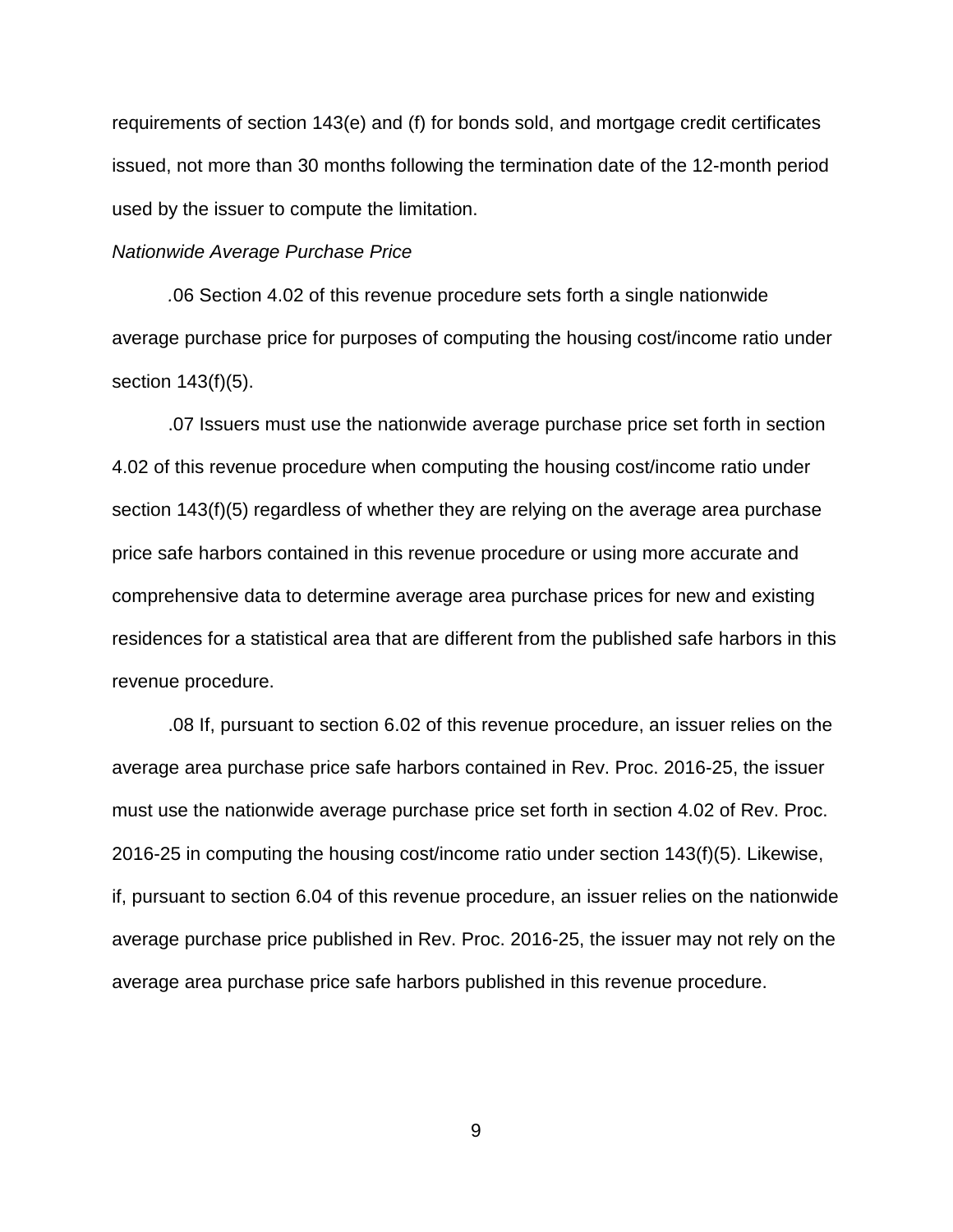# SECTION 4. AVERAGE AREA AND NATIONWIDE AVERAGE PURCHASE PRICES

.01 Average area purchase prices for single-family and two to four-family residences in MSAs, and for certain counties and county equivalents are set forth below. The safe harbor for "ALL OTHER AREAS" (found at the end of the table below) may be used for a statistical area that is not listed below.

| <b>County Name</b>     | <b>State</b> | <b>One-Unit</b><br>Limit | <b>Two-Unit</b><br>Limit | <b>Three-Unit</b><br>Limit | <b>Four-Unit</b><br>Limit |
|------------------------|--------------|--------------------------|--------------------------|----------------------------|---------------------------|
| <b>HALE</b>            | <b>AL</b>    | \$338,824                | \$433,760                | \$524,297                  | \$651,560                 |
| <b>PICKENS</b>         | <b>AL</b>    | \$338,824                | \$433,760                | \$524,297                  | \$651,560                 |
| <b>RUSSELL</b>         | <b>AL</b>    | \$296,471                | \$379,540                | \$458,772                  | \$570,128                 |
| <b>TUSCALOOSA</b>      | AL           | \$338,824                | \$433,760                | \$524,297                  | \$651,560                 |
| <b>ALEUTIANS WEST</b>  | AK           | \$394,118                | \$504,552                | \$609,872                  | \$757,903                 |
| <b>ANCHORAGE MUNIC</b> | AK           | \$405,882                | \$519,591                | \$628,082                  | \$780,563                 |
| <b>BRISTOL BAY BOR</b> | AK           | \$321,176                | \$411,151                | \$496,982                  | \$617,647                 |
| <b>DENALI BOROUGH</b>  | AK           | \$304,706                | \$390,077                | \$471,509                  | \$585,985                 |
| <b>HAINES BOROUGH</b>  | AΚ           | \$290,588                | \$371,969                | \$449,668                  | \$558,824                 |
| <b>HOONAH-ANGOON C</b> | AK           | \$288,235                | \$369,003                | \$446,036                  | \$554,271                 |
| <b>JUNEAU CITY AND</b> | AK           | \$435,294                | \$557,238                | \$673,606                  | \$837,084                 |
| <b>KETCHIKAN GATEW</b> | AK           | \$332,941                | \$426,189                | \$515,192                  | \$640,256                 |
| <b>KODIAK ISLAND B</b> | AK           | \$390,588                | \$500,000                | \$604,399                  | \$751,151                 |
| <b>MATANUSKA-SUSIT</b> | AK           | \$405,882                | \$519,591                | \$628,082                  | \$780,563                 |
| <b>NOME CENSUS ARE</b> | AK           | \$361,176                | \$462,353                | \$558,875                  | \$694,578                 |
| <b>NORTH SLOPE BOR</b> | AK           | \$340,000                | \$435,243                | \$526,138                  | \$653,862                 |
| PETERSBURG CENS        | AK           | \$340,000                | \$435,243                | \$526,138                  | \$653,862                 |
| <b>SITKA CITY AND</b>  | AK           | \$462,353                | \$591,867                | \$715,448                  | \$889,156                 |
| <b>SKAGWAY MUNICIP</b> | AK           | \$424,706                | \$543,683                | \$657,187                  | \$816,726                 |
| VALDEZ-CORDOVA         | AK           | \$300,000                | \$384,041                | \$464,194                  | \$576,931                 |

### **2017 Average Area Purchase Prices for Mortgage Revenue Bonds**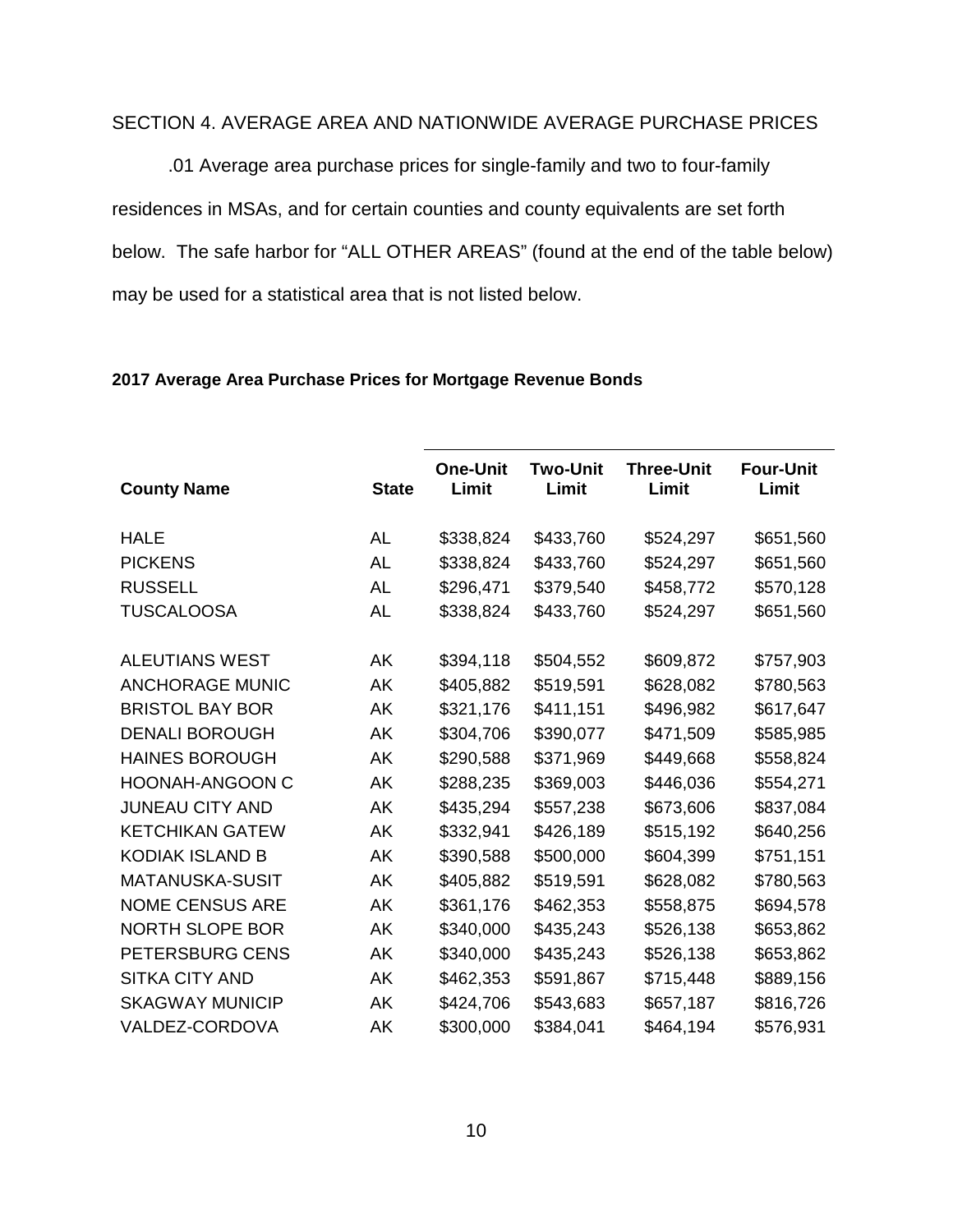| <b>WRANGELL CITY A</b> | ΑK | \$340,000 | \$435,243 | \$526,138   | \$653,862   |
|------------------------|----|-----------|-----------|-------------|-------------|
| YAKUTAT CITY AN        | AK | \$430,588 | \$551,202 | \$666,292   | \$828,082   |
|                        |    |           |           |             |             |
| <b>COCONINO</b>        | AZ | \$370,588 | \$474,425 | \$573,453   | \$712,685   |
| <b>MARICOPA</b>        | AZ | \$285,882 | \$365,985 | \$442,353   | \$549,770   |
| <b>PINAL</b>           | AΖ | \$285,882 | \$365,985 | \$442,353   | \$549,770   |
| <b>ALAMEDA</b>         | СA | \$650,793 | \$833,248 | \$1,007,187 | \$1,251,637 |
| <b>CONTRA COSTA</b>    | CA | \$650,793 | \$833,248 | \$1,007,187 | \$1,251,637 |
| <b>LOS ANGELES</b>     | CA | \$650,793 | \$833,248 | \$1,007,187 | \$1,251,637 |
| <b>MARIN</b>           | CA | \$650,793 | \$833,248 | \$1,007,187 | \$1,251,637 |
| <b>NAPA</b>            | CA | \$650,793 | \$833,248 | \$1,007,187 | \$1,251,637 |
| <b>ORANGE</b>          | CA | \$650,793 | \$833,248 | \$1,007,187 | \$1,251,637 |
| <b>SAN BENITO</b>      | CA | \$650,793 | \$833,248 | \$1,007,187 | \$1,251,637 |
| <b>SAN FRANCISCO</b>   | CA | \$650,793 | \$833,248 | \$1,007,187 | \$1,251,637 |
| <b>SAN MATEO</b>       | CA | \$650,793 | \$833,248 | \$1,007,187 | \$1,251,637 |
| <b>SANTA BARBARA</b>   | CA | \$650,793 | \$833,248 | \$1,007,187 | \$1,251,637 |
| <b>SANTA CLARA</b>     | CA | \$650,793 | \$833,248 | \$1,007,187 | \$1,251,637 |
| <b>SANTA CRUZ</b>      | CA | \$650,793 | \$833,248 | \$1,007,187 | \$1,251,637 |
| <b>VENTURA</b>         | CA | \$650,793 | \$833,248 | \$1,007,187 | \$1,251,637 |
| <b>ALPINE</b>          | CA | \$474,118 | \$606,957 | \$733,657   | \$911,765   |
| <b>AMADOR</b>          | CA | \$340,000 | \$435,243 | \$526,138   | \$653,862   |
| <b>BUTTE</b>           | CA | \$300,000 | \$384,041 | \$464,194   | \$576,931   |
| <b>CALAVERAS</b>       | CA | \$382,353 | \$489,463 | \$591,662   | \$735,294   |
| EL DORADO              | CA | \$500,000 | \$640,102 | \$773,708   | \$961,535   |
| <b>FRESNO</b>          | CA | \$288,235 | \$369,003 | \$446,036   | \$554,271   |
| <b>HUMBOLDT</b>        | CA | \$335,294 | \$429,207 | \$518,824   | \$644,808   |
| <b>INYO</b>            | CA | \$377,647 | \$483,427 | \$584,399   | \$726,240   |
| <b>MARIPOSA</b>        | CA | \$329,412 | \$421,688 | \$509,719   | \$633,504   |
| <b>MENDOCINO</b>       | CA | \$382,353 | \$489,463 | \$591,662   | \$735,294   |
| <b>MONO</b>            | CA | \$541,176 | \$692,788 | \$837,442   | \$1,040,716 |
| <b>MONTEREY</b>        | CA | \$588,235 | \$753,043 | \$910,281   | \$1,131,253 |
| <b>NEVADA</b>          | CA | \$488,235 | \$625,013 | \$755,499   | \$938,926   |
| <b>PLACER</b>          | CA | \$500,000 | \$640,102 | \$773,708   | \$961,535   |
| <b>PLUMAS</b>          | CA | \$344,706 | \$441,279 | \$533,402   | \$662,916   |
| <b>RIVERSIDE</b>       | CA | \$388,235 | \$496,982 | \$600,767   | \$746,598   |
| <b>SACRAMENTO</b>      | CA | \$500,000 | \$640,102 | \$773,708   | \$961,535   |
| <b>SAN BERNARDINO</b>  | СA | \$388,235 | \$496,982 | \$600,767   | \$746,598   |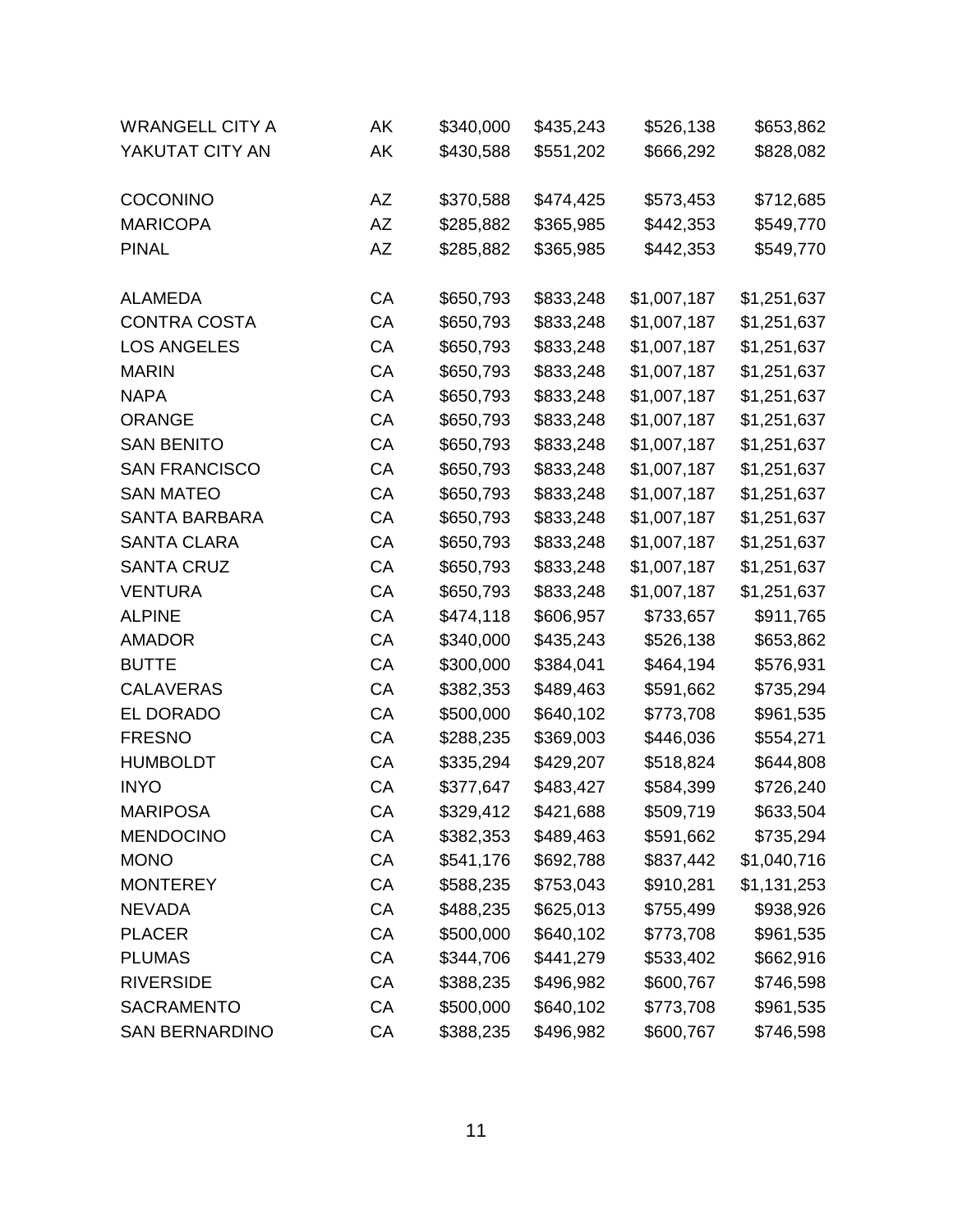| <b>SAN DIEGO</b>   | СA | \$627,059 | \$802,762 | \$970,332   | \$1,205,882 |
|--------------------|----|-----------|-----------|-------------|-------------|
| <b>SAN JOAQUIN</b> | CA | \$370,588 | \$474,425 | \$573,453   | \$712,685   |
| SAN LUIS OBISPO    | CA | \$600,000 | \$768,082 | \$928,440   | \$1,153,862 |
| <b>SIERRA</b>      | CA | \$311,765 | \$399,079 | \$482,404   | \$599,540   |
| <b>SOLANO</b>      | CA | \$441,176 | \$564,757 | \$682,711   | \$848,440   |
| <b>SONOMA</b>      | CA | \$609,412 | \$780,153 | \$943,018   | \$1,171,969 |
| <b>STANISLAUS</b>  | CA | \$305,882 | \$391,560 | \$473,299   | \$588,235   |
| <b>SUTTER</b>      | CA | \$282,353 | \$361,432 | \$436,931   | \$542,967   |
| <b>TUOLUMNE</b>    | CA | \$338,824 | \$433,760 | \$524,297   | \$651,560   |
| <b>YOLO</b>        | CA | \$500,000 | \$640,102 | \$773,708   | \$961,535   |
| <b>YUBA</b>        | CA | \$282,353 | \$361,432 | \$436,931   | \$542,967   |
| <b>EAGLE</b>       | CO | \$650,793 | \$833,248 | \$1,007,187 | \$1,251,637 |
| <b>GARFIELD</b>    | CO | \$650,793 | \$833,248 | \$1,007,187 | \$1,251,637 |
| <b>PITKIN</b>      | CO | \$650,793 | \$833,248 | \$1,007,187 | \$1,251,637 |
| <b>SAN MIGUEL</b>  | CO | \$650,793 | \$833,248 | \$1,007,187 | \$1,251,637 |
| <b>SUMMIT</b>      | CO | \$650,793 | \$833,248 | \$1,007,187 | \$1,251,637 |
| <b>ADAMS</b>       | CO | \$504,706 | \$646,087 | \$781,023   | \$970,588   |
| <b>ARAPAHOE</b>    | CO | \$504,706 | \$646,087 | \$781,023   | \$970,588   |
| <b>ARCHULETA</b>   | CO | \$291,765 | \$373,504 | \$451,458   | \$561,074   |
| <b>BOULDER</b>     | CO | \$541,176 | \$692,788 | \$837,442   | \$1,040,716 |
| <b>BROOMFIELD</b>  | CO | \$504,706 | \$646,087 | \$781,023   | \$970,588   |
| <b>CLEAR CREEK</b> | CO | \$504,706 | \$646,087 | \$781,023   | \$970,588   |
| <b>DENVER</b>      | CO | \$504,706 | \$646,087 | \$781,023   | \$970,588   |
| <b>DOUGLAS</b>     | CO | \$504,706 | \$646,087 | \$781,023   | \$970,588   |
| <b>ELBERT</b>      | CO | \$504,706 | \$646,087 | \$781,023   | \$970,588   |
| <b>EL PASO</b>     | CO | \$291,765 | \$373,504 | \$451,458   | \$561,074   |
| <b>GILPIN</b>      | CO | \$504,706 | \$646,087 | \$781,023   | \$970,588   |
| <b>GRAND</b>       | CO | \$341,176 | \$436,777 | \$527,928   | \$656,113   |
| <b>GUNNISON</b>    | CO | \$365,882 | \$468,389 | \$566,189   | \$703,632   |
| <b>HINSDALE</b>    | CO | \$437,647 | \$560,256 | \$677,238   | \$841,637   |
| <b>JEFFERSON</b>   | CO | \$504,706 | \$646,087 | \$781,023   | \$970,588   |
| <b>LA PLATA</b>    | CO | \$394,118 | \$504,552 | \$609,872   | \$757,903   |
| <b>LARIMER</b>     | CO | \$384,706 | \$492,481 | \$595,294   | \$739,795   |
| <b>MESA</b>        | CO | \$289,412 | \$370,486 | \$447,826   | \$556,573   |
| <b>OURAY</b>       | CO | \$435,294 | \$557,238 | \$673,606   | \$837,084   |
| <b>PARK</b>        | CO | \$504,706 | \$646,087 | \$781,023   | \$970,588   |
| <b>ROUTT</b>       | CO | \$649,412 | \$831,355 | \$1,004,910 | \$1,248,900 |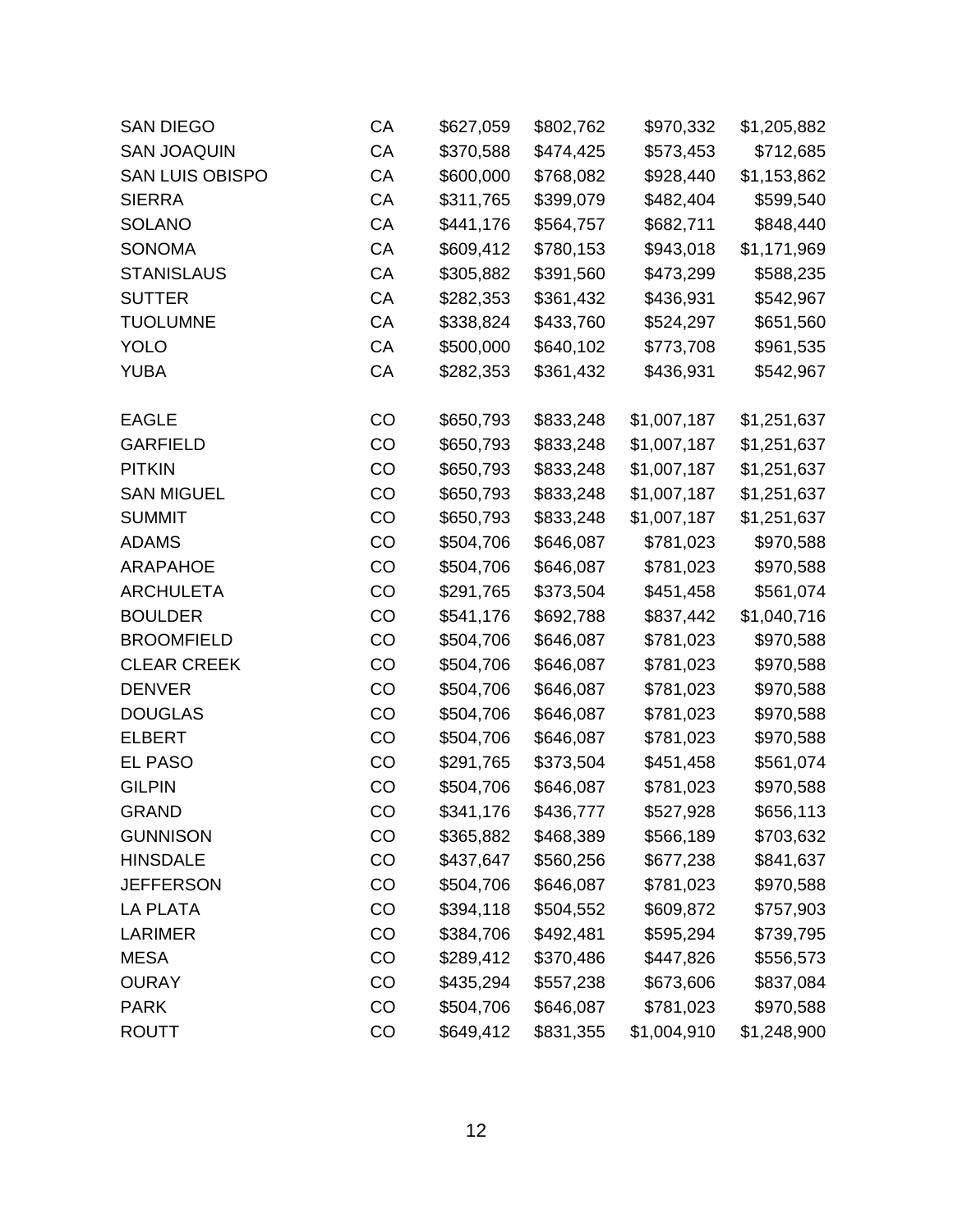| <b>TELLER</b>          | CO        | \$291,765 | \$373,504 | \$451,458   | \$561,074   |
|------------------------|-----------|-----------|-----------|-------------|-------------|
| WELD                   | CO        | \$329,412 | \$421,688 | \$509,719   | \$633,504   |
|                        |           |           |           |             |             |
| <b>FAIRFIELD</b>       | <b>CT</b> | \$615,294 | \$787,673 | \$952,123   | \$1,183,274 |
| <b>HARTFORD</b>        | <b>CT</b> | \$361,176 | \$462,353 | \$558,875   | \$694,578   |
| <b>LITCHFIELD</b>      | <b>CT</b> | \$365,882 | \$468,389 | \$566,189   | \$703,632   |
| <b>MIDDLESEX</b>       | <b>CT</b> | \$361,176 | \$462,353 | \$558,875   | \$694,578   |
| <b>NEW HAVEN</b>       | <b>CT</b> | \$312,941 | \$400,614 | \$484,246   | \$601,790   |
| <b>NEW LONDON</b>      | <b>CT</b> | \$287,059 | \$367,468 | \$444,194   | \$552,020   |
| <b>TOLLAND</b>         | <b>CT</b> | \$361,176 | \$462,353 | \$558,875   | \$694,578   |
| <b>WINDHAM</b>         | <b>CT</b> | \$294,118 | \$376,522 | \$455,141   | \$565,627   |
| <b>DISTRICT OF COL</b> | DC        | \$650,793 | \$833,248 | \$1,007,187 | \$1,251,637 |
| <b>NEW CASTLE</b>      | DE        | \$388,235 | \$496,982 | \$600,767   | \$746,598   |
| <b>SUSSEX</b>          | DE        | \$323,529 | \$414,169 | \$500,614   | \$622,148   |
| <b>BAKER</b>           | <b>FL</b> | \$337,647 | \$432,225 | \$522,455   | \$649,309   |
| <b>BROWARD</b>         | <b>FL</b> | \$352,941 | \$451,816 | \$546,138   | \$678,721   |
| <b>CLAY</b>            | <b>FL</b> | \$337,647 | \$432,225 | \$522,455   | \$649,309   |
| <b>COLLIER</b>         | <b>FL</b> | \$461,176 | \$590,384 | \$713,657   | \$886,905   |
| <b>DUVAL</b>           | <b>FL</b> | \$337,647 | \$432,225 | \$522,455   | \$649,309   |
| <b>LAKE</b>            | <b>FL</b> | \$283,529 | \$362,967 | \$438,721   | \$545,217   |
| <b>MANATEE</b>         | <b>FL</b> | \$294,118 | \$376,522 | \$455,141   | \$565,627   |
| <b>MARTIN</b>          | <b>FL</b> | \$323,529 | \$414,169 | \$500,614   | \$622,148   |
| MIAMI-DADE             | <b>FL</b> | \$352,941 | \$451,816 | \$546,138   | \$678,721   |
| <b>MONROE</b>          | <b>FL</b> | \$541,176 | \$692,788 | \$837,442   | \$1,040,716 |
| <b>NASSAU</b>          | <b>FL</b> | \$337,647 | \$432,225 | \$522,455   | \$649,309   |
| <b>OKALOOSA</b>        | FL        | \$349,412 | \$447,315 | \$540,665   | \$671,918   |
| <b>ORANGE</b>          | FL        | \$283,529 | \$362,967 | \$438,721   | \$545,217   |
| <b>OSCEOLA</b>         | <b>FL</b> | \$283,529 | \$362,967 | \$438,721   | \$545,217   |
| PALM BEACH             | FL        | \$352,941 | \$451,816 | \$546,138   | \$678,721   |
| ST. JOHNS              | FL        | \$337,647 | \$432,225 | \$522,455   | \$649,309   |
| <b>ST. LUCIE</b>       | <b>FL</b> | \$323,529 | \$414,169 | \$500,614   | \$622,148   |
| <b>SARASOTA</b>        | FL        | \$294,118 | \$376,522 | \$455,141   | \$565,627   |
| <b>SEMINOLE</b>        | FL        | \$283,529 | \$362,967 | \$438,721   | \$545,217   |
| <b>SUMTER</b>          | FL        | \$294,118 | \$376,522 | \$455,141   | \$565,627   |
| <b>WALTON</b>          | FL        | \$349,412 | \$447,315 | \$540,665   | \$671,918   |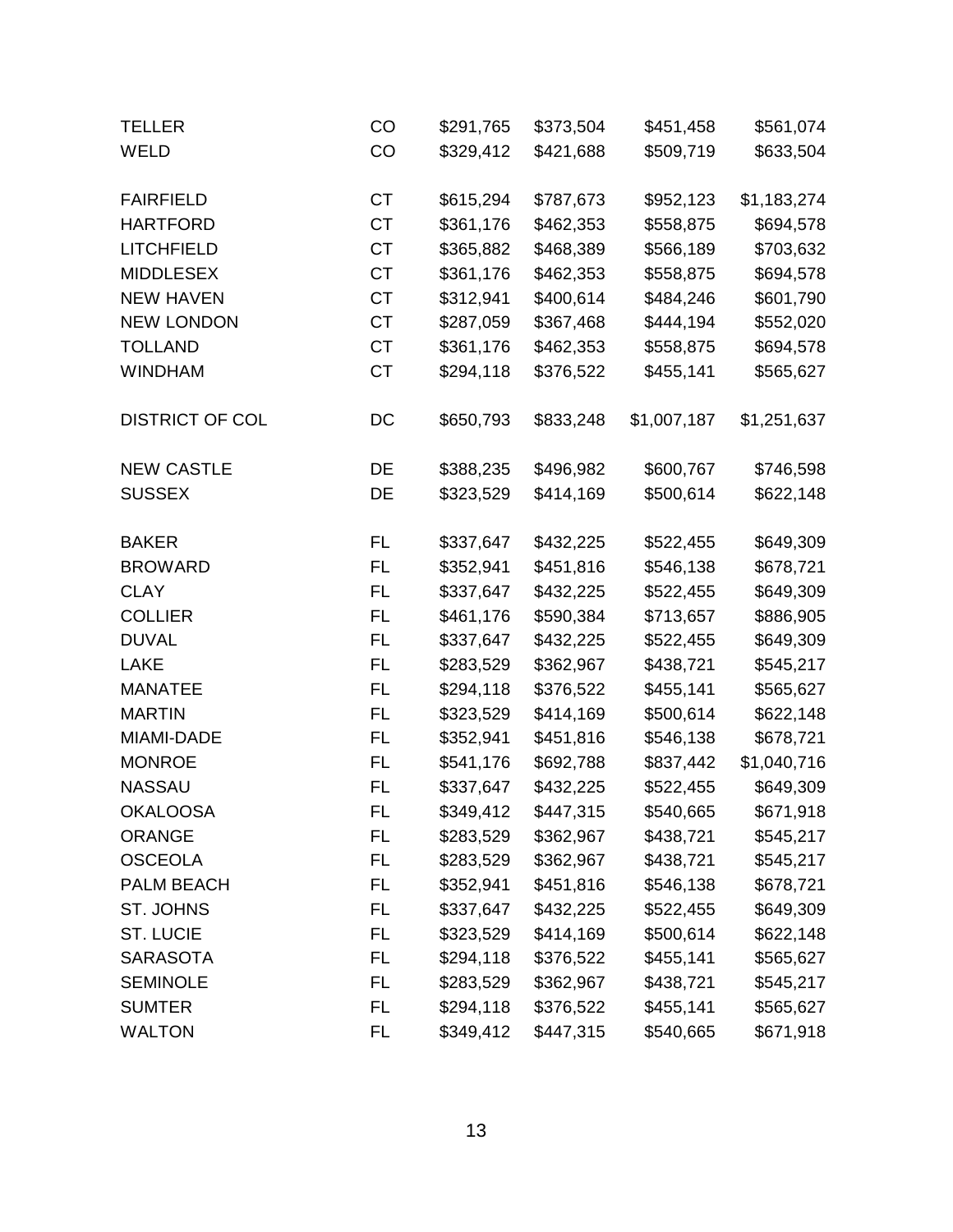| <b>BARROW</b>        | GA | \$367,059 | \$469,872 | \$567,980 | \$705,882   |
|----------------------|----|-----------|-----------|-----------|-------------|
| <b>BARTOW</b>        | GA | \$367,059 | \$469,872 | \$567,980 | \$705,882   |
| <b>BUTTS</b>         | GA | \$367,059 | \$469,872 | \$567,980 | \$705,882   |
| <b>CARROLL</b>       | GA | \$367,059 | \$469,872 | \$567,980 | \$705,882   |
| <b>CHATTAHOOCHEE</b> | GA | \$296,471 | \$379,540 | \$458,772 | \$570,128   |
| <b>CHEROKEE</b>      | GA | \$367,059 | \$469,872 | \$567,980 | \$705,882   |
| <b>CLARKE</b>        | GA | \$328,235 | \$420,205 | \$507,928 | \$631,202   |
| <b>CLAYTON</b>       | GA | \$367,059 | \$469,872 | \$567,980 | \$705,882   |
| <b>COBB</b>          | GA | \$367,059 | \$469,872 | \$567,980 | \$705,882   |
| <b>COWETA</b>        | GA | \$367,059 | \$469,872 | \$567,980 | \$705,882   |
| <b>DAWSON</b>        | GA | \$367,059 | \$469,872 | \$567,980 | \$705,882   |
| <b>DEKALB</b>        | GA | \$367,059 | \$469,872 | \$567,980 | \$705,882   |
| <b>DOUGLAS</b>       | GA | \$367,059 | \$469,872 | \$567,980 | \$705,882   |
| <b>FAYETTE</b>       | GA | \$367,059 | \$469,872 | \$567,980 | \$705,882   |
| <b>FORSYTH</b>       | GA | \$367,059 | \$469,872 | \$567,980 | \$705,882   |
| <b>FULTON</b>        | GA | \$367,059 | \$469,872 | \$567,980 | \$705,882   |
| <b>GREENE</b>        | GA | \$527,059 | \$674,731 | \$815,601 | \$1,013,606 |
| <b>GWINNETT</b>      | GA | \$367,059 | \$469,872 | \$567,980 | \$705,882   |
| <b>HARALSON</b>      | GA | \$367,059 | \$469,872 | \$567,980 | \$705,882   |
| <b>HARRIS</b>        | GA | \$296,471 | \$379,540 | \$458,772 | \$570,128   |
| <b>HEARD</b>         | GA | \$367,059 | \$469,872 | \$567,980 | \$705,882   |
| <b>HENRY</b>         | GA | \$367,059 | \$469,872 | \$567,980 | \$705,882   |
| <b>JASPER</b>        | GA | \$367,059 | \$469,872 | \$567,980 | \$705,882   |
| <b>LAMAR</b>         | GA | \$367,059 | \$469,872 | \$567,980 | \$705,882   |
| <b>MADISON</b>       | GA | \$328,235 | \$420,205 | \$507,928 | \$631,202   |
| <b>MARION</b>        | GA | \$296,471 | \$379,540 | \$458,772 | \$570,128   |
| <b>MERIWETHER</b>    | GA | \$367,059 | \$469,872 | \$567,980 | \$705,882   |
| <b>MORGAN</b>        | GA | \$367,059 | \$469,872 | \$567,980 | \$705,882   |
| <b>MUSCOGEE</b>      | GA | \$296,471 | \$379,540 | \$458,772 | \$570,128   |
| <b>NEWTON</b>        | GA | \$367,059 | \$469,872 | \$567,980 | \$705,882   |
| <b>OCONEE</b>        | GA | \$328,235 | \$420,205 | \$507,928 | \$631,202   |
| <b>OGLETHORPE</b>    | GA | \$328,235 | \$420,205 | \$507,928 | \$631,202   |
| <b>PAULDING</b>      | GA | \$367,059 | \$469,872 | \$567,980 | \$705,882   |
| <b>PICKENS</b>       | GA | \$367,059 | \$469,872 | \$567,980 | \$705,882   |
| <b>PIKE</b>          | GA | \$367,059 | \$469,872 | \$567,980 | \$705,882   |
| <b>ROCKDALE</b>      | GA | \$367,059 | \$469,872 | \$567,980 | \$705,882   |
| <b>SPALDING</b>      | GA | \$367,059 | \$469,872 | \$567,980 | \$705,882   |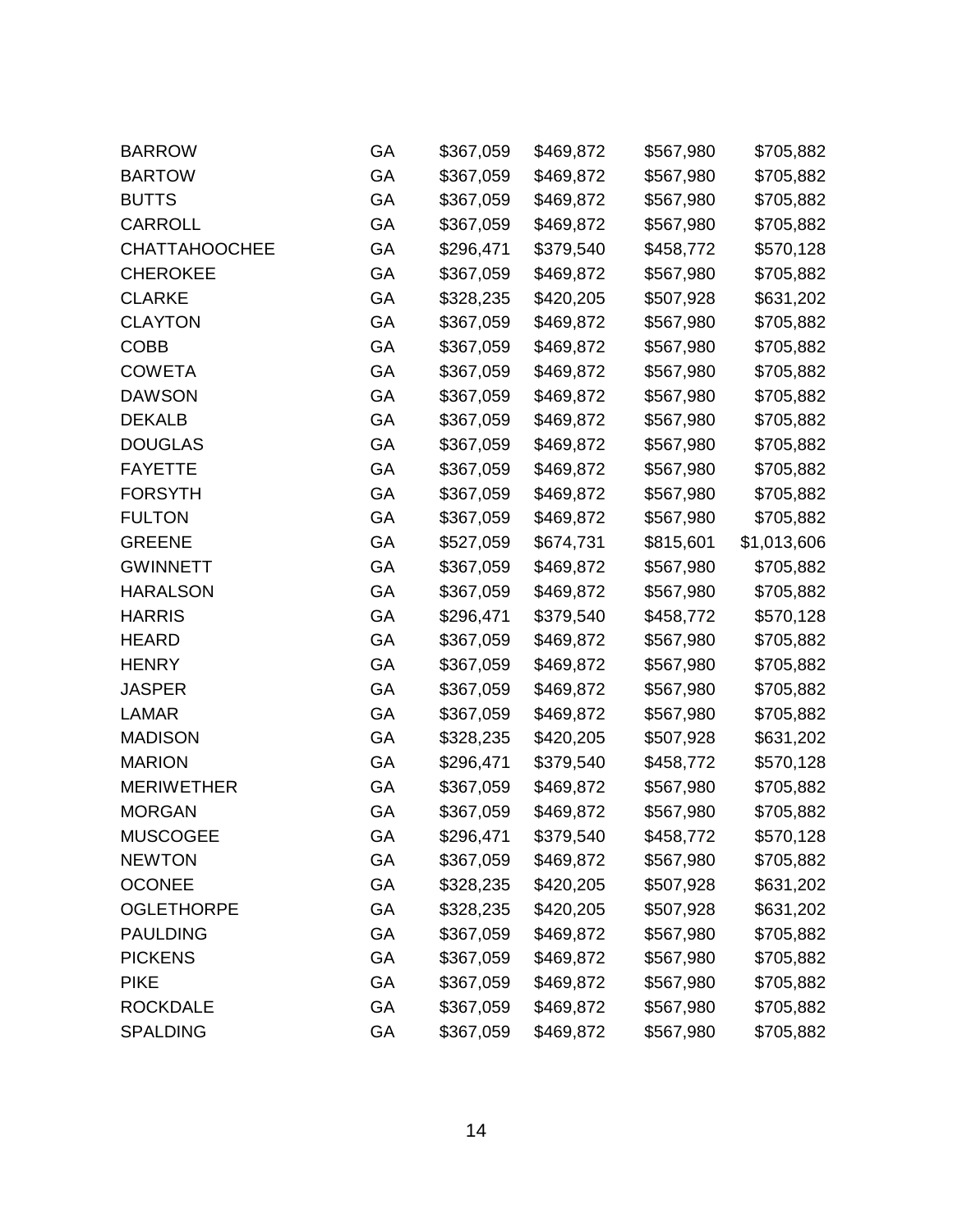| <b>WALTON</b>    | GA | \$367,059 | \$469,872 | \$567,980   | \$705,882   |
|------------------|----|-----------|-----------|-------------|-------------|
| <b>HONOLULU</b>  | HI | \$737,647 | \$944,297 | \$1,141,483 | \$1,418,568 |
| <b>KALAWAO</b>   | HI | \$672,941 | \$861,483 | \$1,041,330 | \$1,294,118 |
| <b>KAUAI</b>     | HI | \$729,412 | \$933,760 | \$1,128,747 | \$1,402,711 |
| <b>MAUI</b>      | HI | \$672,941 | \$861,483 | \$1,041,330 | \$1,294,118 |
| <b>HAWAII</b>    | HI | \$376,471 | \$481,944 | \$582,558   | \$723,990   |
| <b>BLAINE</b>    | ID | \$650,793 | \$833,248 | \$1,007,187 | \$1,251,637 |
| <b>CAMAS</b>     | ID | \$650,793 | \$833,248 | \$1,007,187 | \$1,251,637 |
| <b>LINCOLN</b>   | ID | \$650,793 | \$833,248 | \$1,007,187 | \$1,251,637 |
| <b>TETON</b>     | ID | \$650,793 | \$833,248 | \$1,007,187 | \$1,251,637 |
| <b>BOONE</b>     | IL | \$347,059 | \$444,297 | \$537,033   | \$667,417   |
| <b>COOK</b>      | IL | \$374,118 | \$478,926 | \$578,926   | \$719,437   |
| <b>DEKALB</b>    | IL | \$374,118 | \$478,926 | \$578,926   | \$719,437   |
| <b>DUPAGE</b>    | IL | \$374,118 | \$478,926 | \$578,926   | \$719,437   |
| <b>GRUNDY</b>    | IL | \$374,118 | \$478,926 | \$578,926   | \$719,437   |
| <b>KANE</b>      | IL | \$374,118 | \$478,926 | \$578,926   | \$719,437   |
| <b>KENDALL</b>   | IL | \$374,118 | \$478,926 | \$578,926   | \$719,437   |
| <b>LAKE</b>      | IL | \$374,118 | \$478,926 | \$578,926   | \$719,437   |
| <b>MCHENRY</b>   | IL | \$374,118 | \$478,926 | \$578,926   | \$719,437   |
| <b>WILL</b>      | IL | \$374,118 | \$478,926 | \$578,926   | \$719,437   |
| <b>WINNEBAGO</b> | IL | \$347,059 | \$444,297 | \$537,033   | \$667,417   |
| <b>BOONE</b>     | IN | \$315,294 | \$403,632 | \$487,877   | \$606,343   |
| <b>BROWN</b>     | IN | \$315,294 | \$403,632 | \$487,877   | \$606,343   |
| <b>CLARK</b>     | IN | \$305,882 | \$391,560 | \$473,299   | \$588,235   |
| <b>FLOYD</b>     | IN | \$305,882 | \$391,560 | \$473,299   | \$588,235   |
| <b>HAMILTON</b>  | IN | \$315,294 | \$403,632 | \$487,877   | \$606,343   |
| <b>HANCOCK</b>   | IN | \$315,294 | \$403,632 | \$487,877   | \$606,343   |
| <b>HARRISON</b>  | IN | \$305,882 | \$391,560 | \$473,299   | \$588,235   |
| <b>HENDRICKS</b> | IN | \$315,294 | \$403,632 | \$487,877   | \$606,343   |
| <b>JASPER</b>    | IN | \$374,118 | \$478,926 | \$578,926   | \$719,437   |
| <b>JOHNSON</b>   | IN | \$315,294 | \$403,632 | \$487,877   | \$606,343   |
| LAKE             | IN | \$374,118 | \$478,926 | \$578,926   | \$719,437   |
| <b>MADISON</b>   | IN | \$315,294 | \$403,632 | \$487,877   | \$606,343   |
| <b>MARION</b>    | IN | \$315,294 | \$403,632 | \$487,877   | \$606,343   |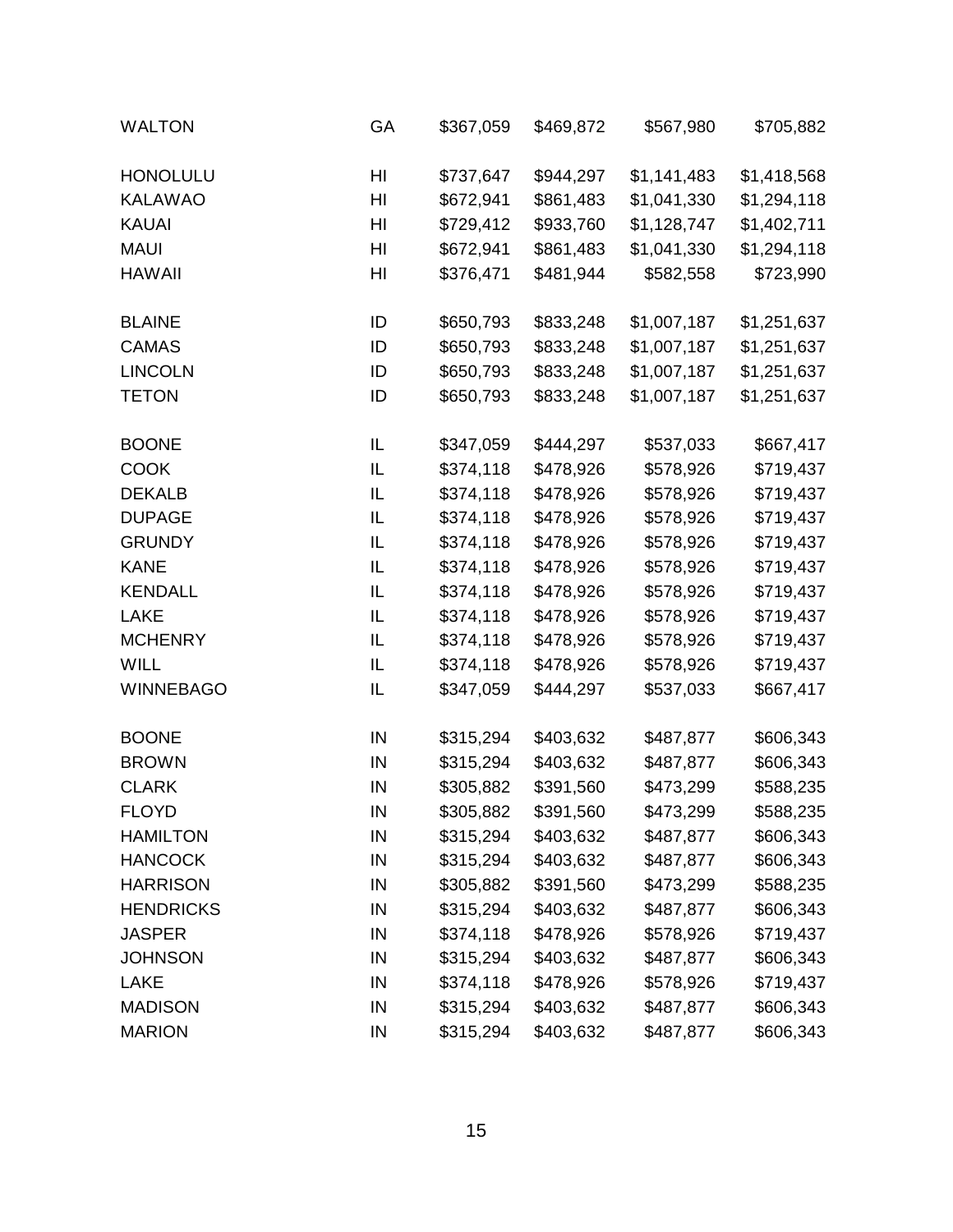| <b>MORGAN</b>      | IN        | \$315,294 | \$403,632 | \$487,877   | \$606,343   |
|--------------------|-----------|-----------|-----------|-------------|-------------|
| <b>NEWTON</b>      | IN        | \$374,118 | \$478,926 | \$578,926   | \$719,437   |
| <b>PORTER</b>      | IN        | \$374,118 | \$478,926 | \$578,926   | \$719,437   |
| <b>PUTNAM</b>      | IN        | \$315,294 | \$403,632 | \$487,877   | \$606,343   |
| <b>SCOTT</b>       | IN        | \$305,882 | \$391,560 | \$473,299   | \$588,235   |
| <b>SHELBY</b>      | IN        | \$315,294 | \$403,632 | \$487,877   | \$606,343   |
| <b>WASHINGTON</b>  | IN        | \$305,882 | \$391,560 | \$473,299   | \$588,235   |
| <b>JOHNSON</b>     | KS        | \$315,294 | \$403,632 | \$487,877   | \$606,343   |
| <b>LEAVENWORTH</b> | KS        | \$315,294 | \$403,632 | \$487,877   | \$606,343   |
| <b>LINN</b>        | KS        | \$315,294 | \$403,632 | \$487,877   | \$606,343   |
| <b>MIAMI</b>       | KS        | \$315,294 | \$403,632 | \$487,877   | \$606,343   |
| <b>WYANDOTTE</b>   | KS        | \$315,294 | \$403,632 | \$487,877   | \$606,343   |
| <b>BULLITT</b>     | KY        | \$305,882 | \$391,560 | \$473,299   | \$588,235   |
| <b>HENRY</b>       | KY        | \$305,882 | \$391,560 | \$473,299   | \$588,235   |
| <b>JEFFERSON</b>   | KY        | \$305,882 | \$391,560 | \$473,299   | \$588,235   |
| <b>OLDHAM</b>      | KY        | \$305,882 | \$391,560 | \$473,299   | \$588,235   |
| <b>SHELBY</b>      | KY        | \$305,882 | \$391,560 | \$473,299   | \$588,235   |
| <b>SPENCER</b>     | KY        | \$305,882 | \$391,560 | \$473,299   | \$588,235   |
| <b>TRIMBLE</b>     | KY        | \$305,882 | \$391,560 | \$473,299   | \$588,235   |
| <b>DUKES</b>       | МA        | \$650,793 | \$833,248 | \$1,007,187 | \$1,251,637 |
| <b>NANTUCKET</b>   | МA        | \$650,793 | \$833,248 | \$1,007,187 | \$1,251,637 |
| <b>BARNSTABLE</b>  | МA        | \$417,647 | \$534,629 | \$646,292   | \$803,171   |
| <b>BRISTOL</b>     | MA        | \$436,471 | \$558,772 | \$675,396   | \$839,386   |
| <b>ESSEX</b>       | МA        | \$611,765 | \$783,171 | \$946,650   | \$1,176,471 |
| <b>HAMPDEN</b>     | МA        | \$294,118 | \$376,522 | \$455,141   | \$565,627   |
| <b>HAMPSHIRE</b>   | МA        | \$294,118 | \$376,522 | \$455,141   | \$565,627   |
| <b>MIDDLESEX</b>   | МA        | \$611,765 | \$783,171 | \$946,650   | \$1,176,471 |
| <b>NORFOLK</b>     | МA        | \$611,765 | \$783,171 | \$946,650   | \$1,176,471 |
| <b>PLYMOUTH</b>    | МA        | \$611,765 | \$783,171 | \$946,650   | \$1,176,471 |
| <b>SUFFOLK</b>     | MA        | \$611,765 | \$783,171 | \$946,650   | \$1,176,471 |
| <b>WORCESTER</b>   | МA        | \$294,118 | \$376,522 | \$455,141   | \$565,627   |
| <b>CALVERT</b>     | MD        | \$650,793 | \$833,248 | \$1,007,187 | \$1,251,637 |
| <b>CHARLES</b>     | <b>MD</b> | \$650,793 | \$833,248 | \$1,007,187 | \$1,251,637 |
| <b>FREDERICK</b>   | MD        | \$650,793 | \$833,248 | \$1,007,187 | \$1,251,637 |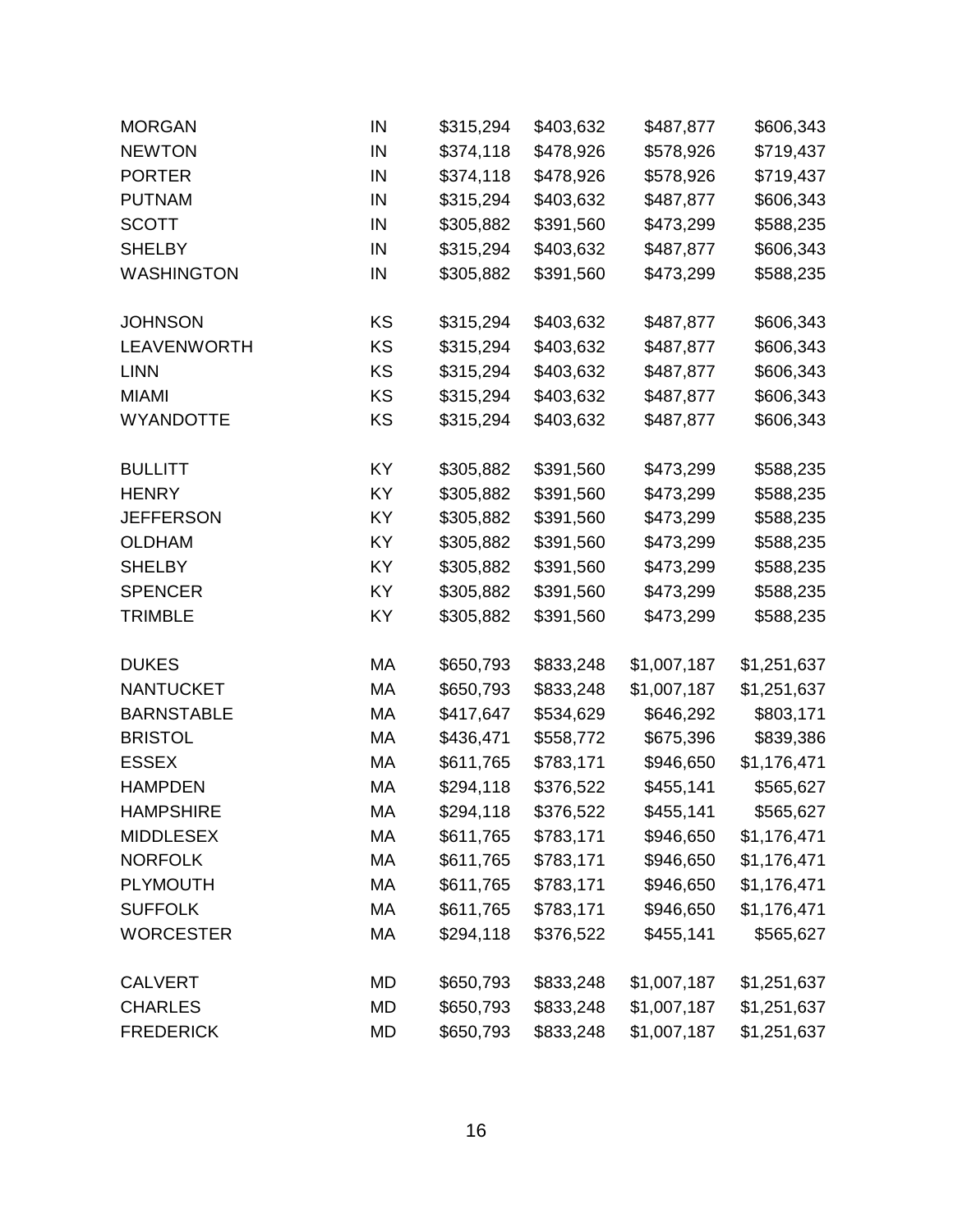| <b>MONTGOMERY</b>     | MD        | \$650,793 | \$833,248 | \$1,007,187 | \$1,251,637 |
|-----------------------|-----------|-----------|-----------|-------------|-------------|
| PRINCE GEORGE'S       | MD        | \$650,793 | \$833,248 | \$1,007,187 | \$1,251,637 |
| <b>ANNE ARUNDEL</b>   | <b>MD</b> | \$529,412 | \$677,749 | \$819,233   | \$1,018,107 |
| <b>BALTIMORE</b>      | MD        | \$529,412 | \$677,749 | \$819,233   | \$1,018,107 |
| <b>CARROLL</b>        | <b>MD</b> | \$529,412 | \$677,749 | \$819,233   | \$1,018,107 |
| <b>CECIL</b>          | <b>MD</b> | \$388,235 | \$496,982 | \$600,767   | \$746,598   |
| <b>HARFORD</b>        | <b>MD</b> | \$529,412 | \$677,749 | \$819,233   | \$1,018,107 |
| <b>HOWARD</b>         | <b>MD</b> | \$529,412 | \$677,749 | \$819,233   | \$1,018,107 |
| <b>KENT</b>           | MD        | \$297,647 | \$381,023 | \$460,563   | \$572,379   |
| <b>QUEEN ANNE'S</b>   | <b>MD</b> | \$529,412 | \$677,749 | \$819,233   | \$1,018,107 |
| ST. MARY'S            | <b>MD</b> | \$355,294 | \$454,834 | \$549,770   | \$683,274   |
| <b>SOMERSET</b>       | MD        | \$323,529 | \$414,169 | \$500,614   | \$622,148   |
| <b>TALBOT</b>         | <b>MD</b> | \$391,765 | \$501,535 | \$606,240   | \$753,402   |
| <b>WICOMICO</b>       | МD        | \$323,529 | \$414,169 | \$500,614   | \$622,148   |
| <b>WORCESTER</b>      | MD        | \$323,529 | \$414,169 | \$500,614   | \$622,148   |
| <b>BALTIMORE CITY</b> | <b>MD</b> | \$529,412 | \$677,749 | \$819,233   | \$1,018,107 |
| <b>CUMBERLAND</b>     | МE        | \$311,765 | \$399,079 | \$482,404   | \$599,540   |
| <b>KNOX</b>           | MЕ        | \$285,882 | \$365,985 | \$442,353   | \$549,770   |
| <b>SAGADAHOC</b>      | ME        | \$311,765 | \$399,079 | \$482,404   | \$599,540   |
| <b>YORK</b>           | ME        | \$311,765 | \$399,079 | \$482,404   | \$599,540   |
| <b>ANOKA</b>          | MN        | \$340,000 | \$435,243 | \$526,138   | \$653,862   |
| <b>CARVER</b>         | <b>MN</b> | \$340,000 | \$435,243 | \$526,138   | \$653,862   |
| <b>CHISAGO</b>        | MN        | \$340,000 | \$435,243 | \$526,138   | \$653,862   |
| <b>COOK</b>           | MN        | \$289,412 | \$370,486 | \$447,826   | \$556,573   |
| <b>DAKOTA</b>         | ΜN        | \$340,000 | \$435,243 | \$526,138   | \$653,862   |
| <b>HENNEPIN</b>       | <b>MN</b> | \$340,000 | \$435,243 | \$526,138   | \$653,862   |
| <b>ISANTI</b>         | MΝ        | \$340,000 | \$435,243 | \$526,138   | \$653,862   |
| <b>LE SUEUR</b>       | MN        | \$340,000 | \$435,243 | \$526,138   | \$653,862   |
| <b>MILLE LACS</b>     | <b>MN</b> | \$340,000 | \$435,243 | \$526,138   | \$653,862   |
| <b>RAMSEY</b>         | MN        | \$340,000 | \$435,243 | \$526,138   | \$653,862   |
| <b>SCOTT</b>          | <b>MN</b> | \$340,000 | \$435,243 | \$526,138   | \$653,862   |
| <b>SHERBURNE</b>      | MN        | \$340,000 | \$435,243 | \$526,138   | \$653,862   |
| <b>SIBLEY</b>         | MN        | \$340,000 | \$435,243 | \$526,138   | \$653,862   |
| <b>WASHINGTON</b>     | <b>MN</b> | \$340,000 | \$435,243 | \$526,138   | \$653,862   |
| <b>WRIGHT</b>         | MN        | \$340,000 | \$435,243 | \$526,138   | \$653,862   |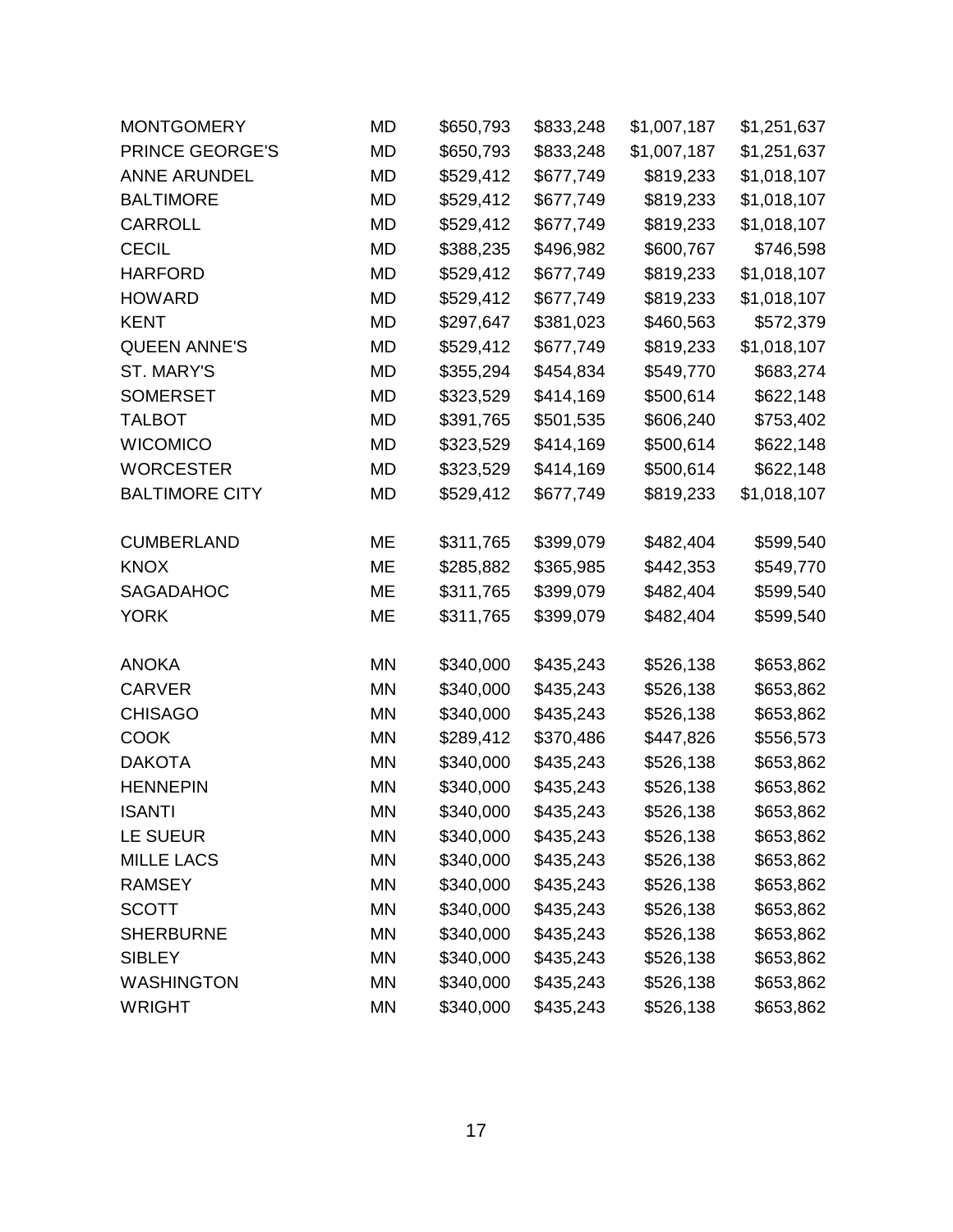| <b>BATES</b>           | <b>MO</b> | \$315,294 | \$403,632 | \$487,877   | \$606,343   |
|------------------------|-----------|-----------|-----------|-------------|-------------|
| <b>CALDWELL</b>        | <b>MO</b> | \$315,294 | \$403,632 | \$487,877   | \$606,343   |
| CASS                   | <b>MO</b> | \$315,294 | \$403,632 | \$487,877   | \$606,343   |
| <b>CLAY</b>            | МO        | \$315,294 | \$403,632 | \$487,877   | \$606,343   |
| <b>CLINTON</b>         | <b>MO</b> | \$315,294 | \$403,632 | \$487,877   | \$606,343   |
| <b>JACKSON</b>         | <b>MO</b> | \$315,294 | \$403,632 | \$487,877   | \$606,343   |
| <b>LAFAYETTE</b>       | <b>MO</b> | \$315,294 | \$403,632 | \$487,877   | \$606,343   |
| <b>PLATTE</b>          | <b>MO</b> | \$315,294 | \$403,632 | \$487,877   | \$606,343   |
| <b>RAY</b>             | МO        | \$315,294 | \$403,632 | \$487,877   | \$606,343   |
| <b>COPIAH</b>          | ΜS        | \$288,235 | \$369,003 | \$446,036   | \$554,271   |
| <b>HINDS</b>           | <b>MS</b> | \$288,235 | \$369,003 | \$446,036   | \$554,271   |
| <b>MADISON</b>         | <b>MS</b> | \$288,235 | \$369,003 | \$446,036   | \$554,271   |
| <b>RANKIN</b>          | ΜS        | \$288,235 | \$369,003 | \$446,036   | \$554,271   |
| <b>SIMPSON</b>         | <b>MS</b> | \$288,235 | \$369,003 | \$446,036   | \$554,271   |
| YAZOO                  | <b>MS</b> | \$288,235 | \$369,003 | \$446,036   | \$554,271   |
| <b>FALLON</b>          | МT        | \$289,412 | \$370,486 | \$447,826   | \$556,573   |
| <b>FLATHEAD</b>        | МT        | \$308,235 | \$394,578 | \$476,982   | \$592,737   |
| <b>GALLATIN</b>        | МT        | \$364,706 | \$466,854 | \$564,348   | \$701,330   |
| <b>JEFFERSON</b>       | МT        | \$292,941 | \$374,987 | \$453,299   | \$563,325   |
| <b>LEWIS AND CLARK</b> | МT        | \$292,941 | \$374,987 | \$453,299   | \$563,325   |
| <b>MADISON</b>         | МT        | \$332,941 | \$426,189 | \$515,192   | \$640,256   |
| <b>MISSOULA</b>        | МT        | \$302,353 | \$387,059 | \$467,877   | \$581,432   |
| <b>SWEET GRASS</b>     | МT        | \$296,471 | \$379,540 | \$458,772   | \$570,128   |
| <b>CAMDEN</b>          | <b>NC</b> | \$650,793 | \$833,248 | \$1,007,187 | \$1,251,637 |
| <b>PASQUOTANK</b>      | <b>NC</b> | \$650,793 | \$833,248 | \$1,007,187 | \$1,251,637 |
| <b>PERQUIMANS</b>      | NС        | \$650,793 | \$833,248 | \$1,007,187 | \$1,251,637 |
| <b>CABARRUS</b>        | NС        | \$287,059 | \$367,468 | \$444,194   | \$552,020   |
| <b>CHATHAM</b>         | <b>NC</b> | \$368,235 | \$471,407 | \$569,821   | \$708,133   |
| <b>CURRITUCK</b>       | <b>NC</b> | \$469,412 | \$600,921 | \$726,394   | \$902,711   |
| <b>DARE</b>            | <b>NC</b> | \$400,000 | \$512,072 | \$618,977   | \$769,207   |
| <b>DURHAM</b>          | <b>NC</b> | \$368,235 | \$471,407 | \$569,821   | \$708,133   |
| <b>FRANKLIN</b>        | <b>NC</b> | \$307,059 | \$393,095 | \$475,141   | \$590,486   |
| <b>GASTON</b>          | <b>NC</b> | \$287,059 | \$367,468 | \$444,194   | \$552,020   |
| <b>GATES</b>           | <b>NC</b> | \$469,412 | \$600,921 | \$726,394   | \$902,711   |
| <b>HYDE</b>            | <b>NC</b> | \$494,118 | \$632,532 | \$764,604   | \$950,230   |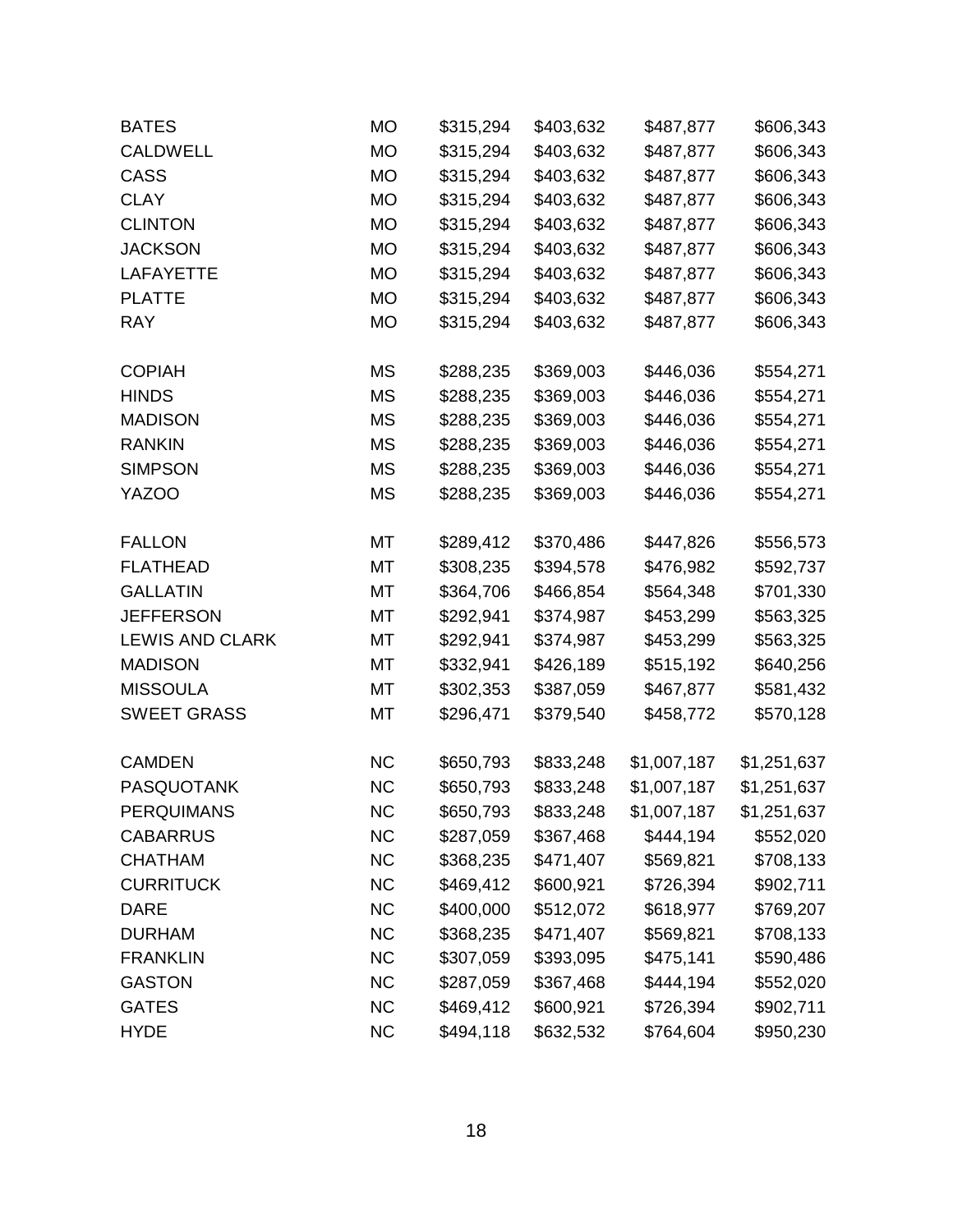| <b>IREDELL</b>      | <b>NC</b> | \$287,059 | \$367,468 | \$444,194   | \$552,020   |
|---------------------|-----------|-----------|-----------|-------------|-------------|
| <b>JOHNSTON</b>     | <b>NC</b> | \$307,059 | \$393,095 | \$475,141   | \$590,486   |
| <b>LINCOLN</b>      | <b>NC</b> | \$287,059 | \$367,468 | \$444,194   | \$552,020   |
| <b>MECKLENBURG</b>  | <b>NC</b> | \$287,059 | \$367,468 | \$444,194   | \$552,020   |
| <b>ORANGE</b>       | <b>NC</b> | \$368,235 | \$471,407 | \$569,821   | \$708,133   |
| <b>PERSON</b>       | <b>NC</b> | \$368,235 | \$471,407 | \$569,821   | \$708,133   |
| <b>ROWAN</b>        | <b>NC</b> | \$287,059 | \$367,468 | \$444,194   | \$552,020   |
| <b>TYRRELL</b>      | <b>NC</b> | \$400,000 | \$512,072 | \$618,977   | \$769,207   |
| <b>UNION</b>        | <b>NC</b> | \$287,059 | \$367,468 | \$444,194   | \$552,020   |
| <b>WAKE</b>         | <b>NC</b> | \$307,059 | \$393,095 | \$475,141   | \$590,486   |
| <b>BILLINGS</b>     | ND.       | \$347,059 | \$444,297 | \$537,033   | \$667,417   |
| <b>BURLEIGH</b>     | <b>ND</b> | \$303,529 | \$388,542 | \$469,668   | \$583,683   |
| <b>MCINTOSH</b>     | <b>ND</b> | \$291,765 | \$373,504 | \$451,458   | \$561,074   |
| <b>MCKENZIE</b>     | <b>ND</b> | \$305,882 | \$391,560 | \$473,299   | \$588,235   |
| <b>MORTON</b>       | <b>ND</b> | \$303,529 | \$388,542 | \$469,668   | \$583,683   |
| <b>OLIVER</b>       | <b>ND</b> | \$303,529 | \$388,542 | \$469,668   | \$583,683   |
| <b>SIOUX</b>        | <b>ND</b> | \$303,529 | \$388,542 | \$469,668   | \$583,683   |
| <b>STARK</b>        | <b>ND</b> | \$315,294 | \$403,632 | \$487,877   | \$606,343   |
| <b>WILLIAMS</b>     | <b>ND</b> | \$337,647 | \$432,225 | \$522,455   | \$649,309   |
| <b>LINCOLN</b>      | <b>NE</b> | \$443,529 | \$567,775 | \$686,343   | \$852,941   |
| <b>LOGAN</b>        | <b>NE</b> | \$443,529 | \$567,775 | \$686,343   | \$852,941   |
| <b>MCPHERSON</b>    | <b>NE</b> | \$443,529 | \$567,775 | \$686,343   | \$852,941   |
| <b>HILLSBOROUGH</b> | <b>NH</b> | \$304,706 | \$390,077 | \$471,509   | \$585,985   |
| <b>ROCKINGHAM</b>   | <b>NH</b> | \$611,765 | \$783,171 | \$946,650   | \$1,176,471 |
| <b>STRAFFORD</b>    | <b>NH</b> | \$611,765 | \$783,171 | \$946,650   | \$1,176,471 |
| <b>BERGEN</b>       | <b>NJ</b> | \$650,793 | \$833,248 | \$1,007,187 | \$1,251,637 |
| <b>ESSEX</b>        | <b>NJ</b> | \$650,793 | \$833,248 | \$1,007,187 | \$1,251,637 |
| <b>HUDSON</b>       | <b>NJ</b> | \$650,793 | \$833,248 | \$1,007,187 | \$1,251,637 |
| <b>HUNTERDON</b>    | <b>NJ</b> | \$650,793 | \$833,248 | \$1,007,187 | \$1,251,637 |
| <b>MIDDLESEX</b>    | <b>NJ</b> | \$650,793 | \$833,248 | \$1,007,187 | \$1,251,637 |
| <b>MONMOUTH</b>     | <b>NJ</b> | \$650,793 | \$833,248 | \$1,007,187 | \$1,251,637 |
| <b>MORRIS</b>       | <b>NJ</b> | \$650,793 | \$833,248 | \$1,007,187 | \$1,251,637 |
| <b>OCEAN</b>        | <b>NJ</b> | \$650,793 | \$833,248 | \$1,007,187 | \$1,251,637 |
| <b>PASSAIC</b>      | <b>NJ</b> | \$650,793 | \$833,248 | \$1,007,187 | \$1,251,637 |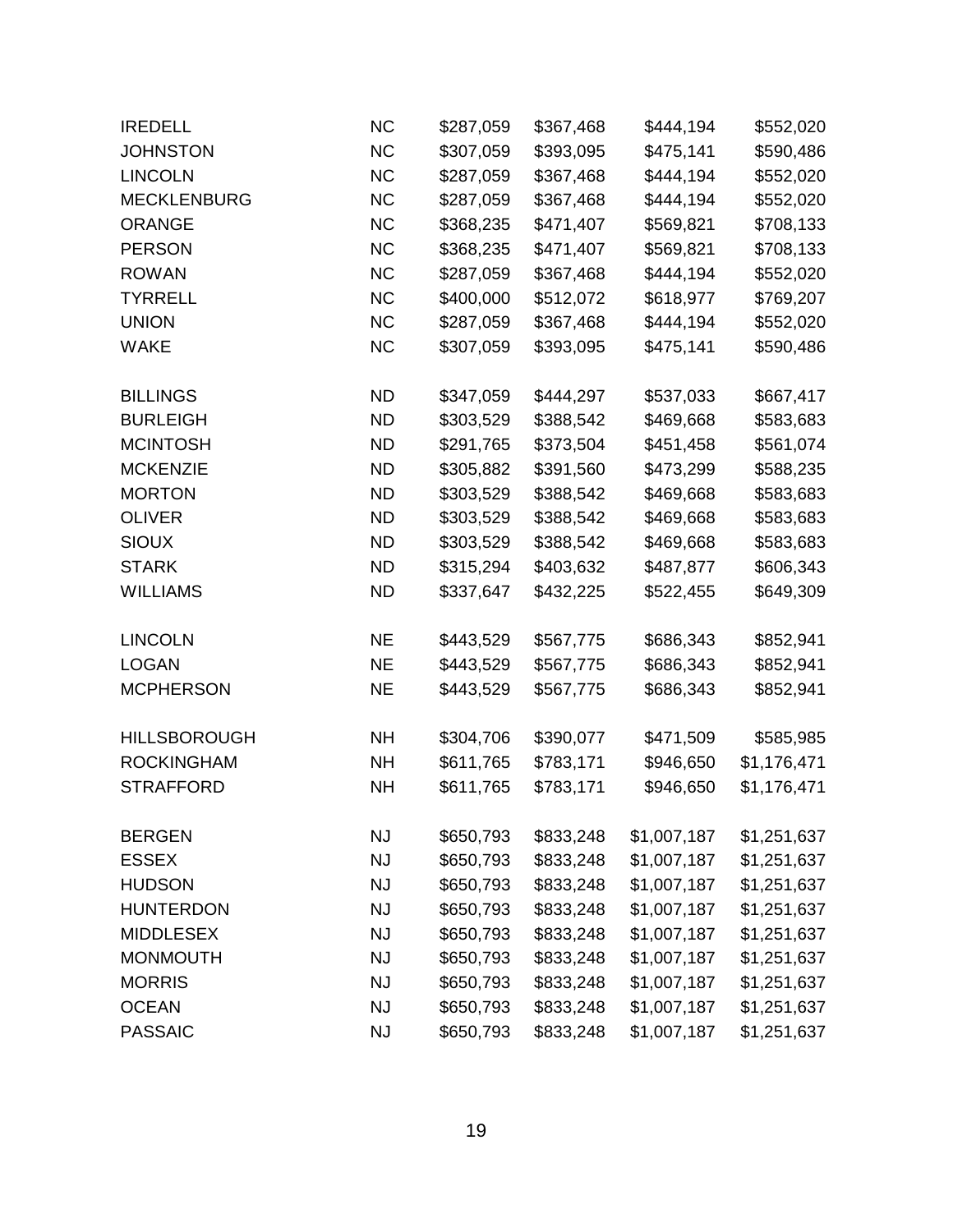| <b>SOMERSET</b>    | <b>NJ</b> | \$650,793 | \$833,248 | \$1,007,187 | \$1,251,637 |
|--------------------|-----------|-----------|-----------|-------------|-------------|
| <b>SUSSEX</b>      | <b>NJ</b> | \$650,793 | \$833,248 | \$1,007,187 | \$1,251,637 |
| <b>UNION</b>       | <b>NJ</b> | \$650,793 | \$833,248 | \$1,007,187 | \$1,251,637 |
| <b>ATLANTIC</b>    | <b>NJ</b> | \$323,529 | \$414,169 | \$500,614   | \$622,148   |
| <b>BURLINGTON</b>  | <b>NJ</b> | \$388,235 | \$496,982 | \$600,767   | \$746,598   |
| <b>CAMDEN</b>      | <b>NJ</b> | \$388,235 | \$496,982 | \$600,767   | \$746,598   |
| <b>CAPE MAY</b>    | <b>NJ</b> | \$423,529 | \$542,199 | \$655,396   | \$814,476   |
| <b>GLOUCESTER</b>  | <b>NJ</b> | \$388,235 | \$496,982 | \$600,767   | \$746,598   |
| <b>MERCER</b>      | <b>NJ</b> | \$352,941 | \$451,816 | \$546,138   | \$678,721   |
| <b>SALEM</b>       | <b>NJ</b> | \$388,235 | \$496,982 | \$600,767   | \$746,598   |
| <b>WARREN</b>      | <b>NJ</b> | \$381,176 | \$487,980 | \$589,821   | \$733,043   |
| <b>CATRON</b>      | <b>NM</b> | \$404,706 | \$518,107 | \$626,240   | \$778,261   |
| <b>LOS ALAMOS</b>  | <b>NM</b> | \$389,412 | \$498,517 | \$602,558   | \$748,849   |
| <b>SANTA FE</b>    | <b>NM</b> | \$376,471 | \$481,944 | \$582,558   | \$723,990   |
| <b>TAOS</b>        | <b>NM</b> | \$292,941 | \$374,987 | \$453,299   | \$563,325   |
| <b>CLARK</b>       | <b>NV</b> | \$294,118 | \$376,522 | \$455,141   | \$565,627   |
| <b>DOUGLAS</b>     | <b>NV</b> | \$370,588 | \$474,425 | \$573,453   | \$712,685   |
| <b>STOREY</b>      | <b>NV</b> | \$352,941 | \$451,816 | \$546,138   | \$678,721   |
| <b>WASHOE</b>      | <b>NV</b> | \$352,941 | \$451,816 | \$546,138   | \$678,721   |
| <b>CARSON CITY</b> | <b>NV</b> | \$292,941 | \$374,987 | \$453,299   | \$563,325   |
| <b>BRONX</b>       | <b>NY</b> | \$650,793 | \$833,248 | \$1,007,187 | \$1,251,637 |
| <b>DUTCHESS</b>    | <b>NY</b> | \$650,793 | \$833,248 | \$1,007,187 | \$1,251,637 |
| <b>KINGS</b>       | <b>NY</b> | \$650,793 | \$833,248 | \$1,007,187 | \$1,251,637 |
| <b>NASSAU</b>      | <b>NY</b> | \$650,793 | \$833,248 | \$1,007,187 | \$1,251,637 |
| <b>NEW YORK</b>    | <b>NY</b> | \$650,793 | \$833,248 | \$1,007,187 | \$1,251,637 |
| <b>ORANGE</b>      | <b>NY</b> | \$650,793 | \$833,248 | \$1,007,187 | \$1,251,637 |
| <b>PUTNAM</b>      | <b>NY</b> | \$650,793 | \$833,248 | \$1,007,187 | \$1,251,637 |
| <b>QUEENS</b>      | <b>NY</b> | \$650,793 | \$833,248 | \$1,007,187 | \$1,251,637 |
| <b>RICHMOND</b>    | <b>NY</b> | \$650,793 | \$833,248 | \$1,007,187 | \$1,251,637 |
| <b>ROCKLAND</b>    | <b>NY</b> | \$650,793 | \$833,248 | \$1,007,187 | \$1,251,637 |
| <b>SUFFOLK</b>     | <b>NY</b> | \$650,793 | \$833,248 | \$1,007,187 | \$1,251,637 |
| <b>WESTCHESTER</b> | <b>NY</b> | \$650,793 | \$833,248 | \$1,007,187 | \$1,251,637 |
| <b>ALBANY</b>      | <b>NY</b> | \$298,824 | \$382,558 | \$462,404   | \$574,629   |
| <b>RENSSELAER</b>  | <b>NY</b> | \$298,824 | \$382,558 | \$462,404   | \$574,629   |
| <b>SARATOGA</b>    | <b>NY</b> | \$298,824 | \$382,558 | \$462,404   | \$574,629   |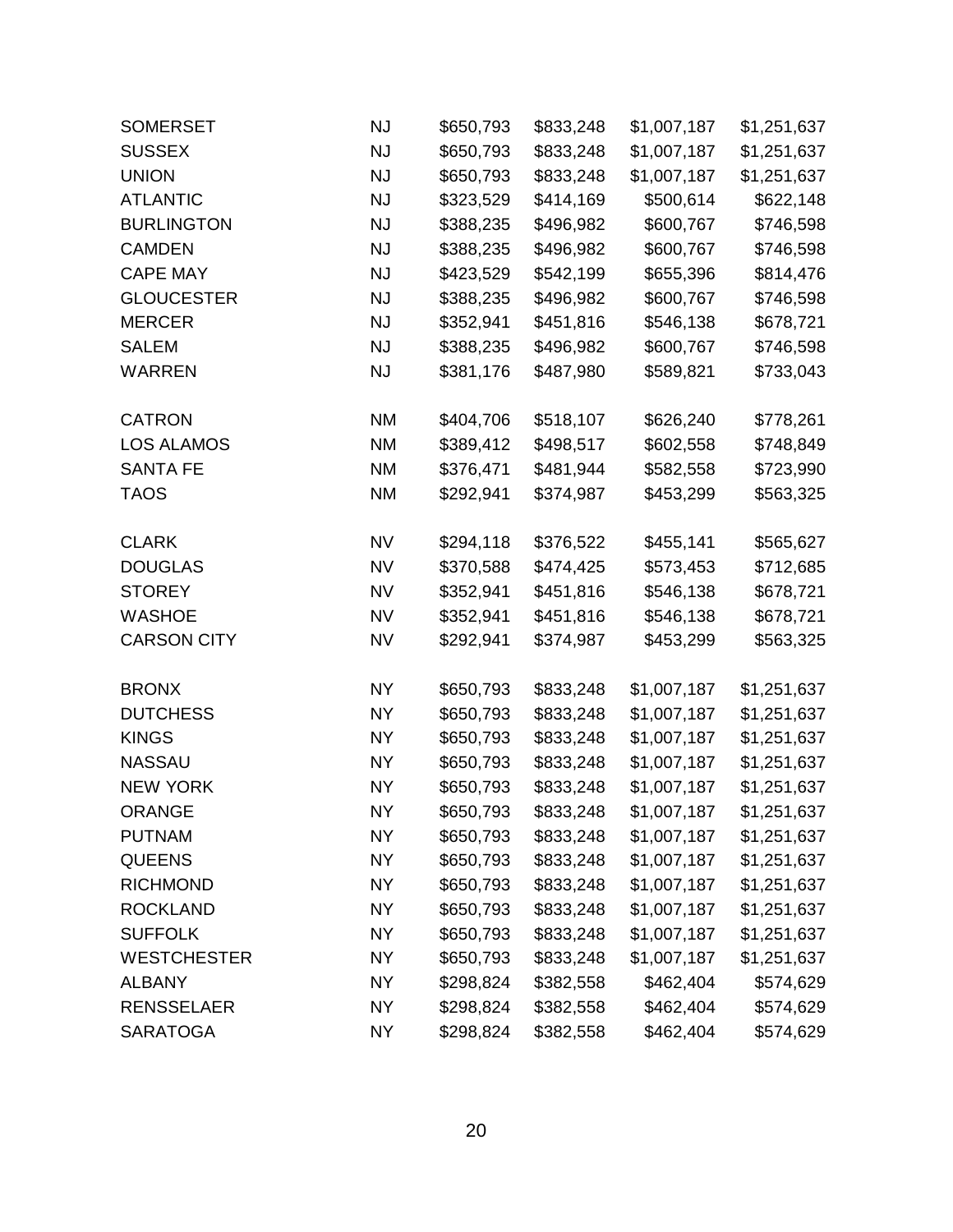| <b>SCHENECTADY</b> | <b>NY</b> | \$298,824 | \$382,558 | \$462,404   | \$574,629   |
|--------------------|-----------|-----------|-----------|-------------|-------------|
| <b>SCHOHARIE</b>   | <b>NY</b> | \$298,824 | \$382,558 | \$462,404   | \$574,629   |
| <b>DELAWARE</b>    | <b>OH</b> | \$334,118 | \$427,724 | \$517,033   | \$642,506   |
| <b>FAIRFIELD</b>   | OH        | \$334,118 | \$427,724 | \$517,033   | \$642,506   |
| <b>FRANKLIN</b>    | OH        | \$334,118 | \$427,724 | \$517,033   | \$642,506   |
| <b>HOCKING</b>     | OH        | \$334,118 | \$427,724 | \$517,033   | \$642,506   |
| <b>LICKING</b>     | OH        | \$334,118 | \$427,724 | \$517,033   | \$642,506   |
| <b>MADISON</b>     | OH        | \$334,118 | \$427,724 | \$517,033   | \$642,506   |
| <b>MORROW</b>      | OH        | \$334,118 | \$427,724 | \$517,033   | \$642,506   |
| <b>PERRY</b>       | OH        | \$334,118 | \$427,724 | \$517,033   | \$642,506   |
| <b>PICKAWAY</b>    | OH        | \$334,118 | \$427,724 | \$517,033   | \$642,506   |
| <b>UNION</b>       | OH        | \$334,118 | \$427,724 | \$517,033   | \$642,506   |
| <b>BENTON</b>      | <b>OR</b> | \$330,588 | \$423,223 | \$511,560   | \$635,754   |
| <b>CLACKAMAS</b>   | <b>OR</b> | \$417,647 | \$534,629 | \$646,292   | \$803,171   |
| <b>CLATSOP</b>     | <b>OR</b> | \$288,235 | \$369,003 | \$446,036   | \$554,271   |
| <b>COLUMBIA</b>    | <b>OR</b> | \$417,647 | \$534,629 | \$646,292   | \$803,171   |
| <b>CURRY</b>       | <b>OR</b> | \$335,294 | \$429,207 | \$518,824   | \$644,808   |
| <b>DESCHUTES</b>   | <b>OR</b> | \$350,588 | \$448,798 | \$542,506   | \$674,220   |
| <b>HOOD RIVER</b>  | <b>OR</b> | \$400,000 | \$512,072 | \$618,977   | \$769,207   |
| <b>JACKSON</b>     | <b>OR</b> | \$287,059 | \$367,468 | \$444,194   | \$552,020   |
| <b>LINCOLN</b>     | <b>OR</b> | \$282,353 | \$361,432 | \$436,931   | \$542,967   |
| <b>MULTNOMAH</b>   | <b>OR</b> | \$417,647 | \$534,629 | \$646,292   | \$803,171   |
| <b>TILLAMOOK</b>   | <b>OR</b> | \$294,118 | \$376,522 | \$455,141   | \$565,627   |
| <b>WASHINGTON</b>  | <b>OR</b> | \$417,647 | \$534,629 | \$646,292   | \$803,171   |
| <b>YAMHILL</b>     | <b>OR</b> | \$417,647 | \$534,629 | \$646,292   | \$803,171   |
| <b>PIKE</b>        | PA        | \$650,793 | \$833,248 | \$1,007,187 | \$1,251,637 |
| <b>BUCKS</b>       | <b>PA</b> | \$388,235 | \$496,982 | \$600,767   | \$746,598   |
| <b>CARBON</b>      | PA        | \$381,176 | \$487,980 | \$589,821   | \$733,043   |
| <b>CHESTER</b>     | PA        | \$388,235 | \$496,982 | \$600,767   | \$746,598   |
| <b>DELAWARE</b>    | <b>PA</b> | \$388,235 | \$496,982 | \$600,767   | \$746,598   |
| <b>LEHIGH</b>      | PA        | \$381,176 | \$487,980 | \$589,821   | \$733,043   |
| <b>MONTGOMERY</b>  | <b>PA</b> | \$388,235 | \$496,982 | \$600,767   | \$746,598   |
| <b>NORTHAMPTON</b> | <b>PA</b> | \$381,176 | \$487,980 | \$589,821   | \$733,043   |
| PHILADELPHIA       | PA        | \$388,235 | \$496,982 | \$600,767   | \$746,598   |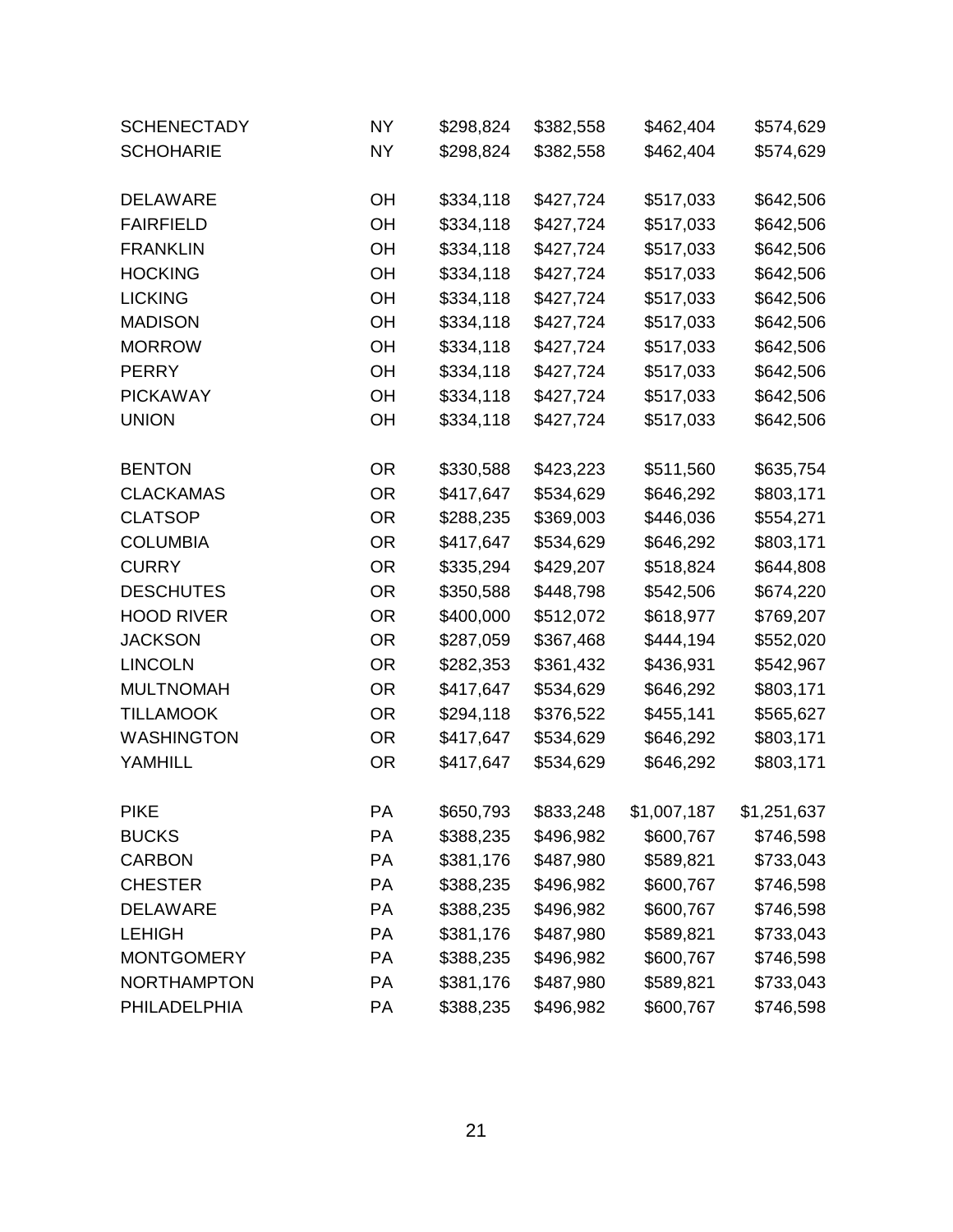| <b>BRISTOL</b>    | RI             | \$436,471 | \$558,772 | \$675,396 | \$839,386 |
|-------------------|----------------|-----------|-----------|-----------|-----------|
| <b>KENT</b>       | RI             | \$436,471 | \$558,772 | \$675,396 | \$839,386 |
| <b>NEWPORT</b>    | RI             | \$436,471 | \$558,772 | \$675,396 | \$839,386 |
| <b>PROVIDENCE</b> | RI             | \$436,471 | \$558,772 | \$675,396 | \$839,386 |
| <b>WASHINGTON</b> | R <sub>l</sub> | \$436,471 | \$558,772 | \$675,396 | \$839,386 |
| <b>BEAUFORT</b>   | <b>SC</b>      | \$358,824 | \$459,335 | \$555,243 | \$690,026 |
| <b>BERKELEY</b>   | <b>SC</b>      | \$365,882 | \$468,389 | \$566,189 | \$703,632 |
| <b>CHARLESTON</b> | <b>SC</b>      | \$365,882 | \$468,389 | \$566,189 | \$703,632 |
| <b>CHESTER</b>    | <b>SC</b>      | \$287,059 | \$367,468 | \$444,194 | \$552,020 |
| <b>DORCHESTER</b> | <b>SC</b>      | \$365,882 | \$468,389 | \$566,189 | \$703,632 |
| <b>GEORGETOWN</b> | <b>SC</b>      | \$335,294 | \$429,207 | \$518,824 | \$644,808 |
| <b>JASPER</b>     | <b>SC</b>      | \$358,824 | \$459,335 | \$555,243 | \$690,026 |
| <b>LANCASTER</b>  | <b>SC</b>      | \$287,059 | \$367,468 | \$444,194 | \$552,020 |
| <b>YORK</b>       | <b>SC</b>      | \$287,059 | \$367,468 | \$444,194 | \$552,020 |
| <b>CANNON</b>     | TN             | \$477,647 | \$611,458 | \$739,130 | \$918,568 |
| <b>CHEATHAM</b>   | ΤN             | \$477,647 | \$611,458 | \$739,130 | \$918,568 |
| <b>DAVIDSON</b>   | <b>TN</b>      | \$477,647 | \$611,458 | \$739,130 | \$918,568 |
| <b>DICKSON</b>    | <b>TN</b>      | \$477,647 | \$611,458 | \$739,130 | \$918,568 |
| <b>HICKMAN</b>    | <b>TN</b>      | \$477,647 | \$611,458 | \$739,130 | \$918,568 |
| <b>MACON</b>      | <b>TN</b>      | \$477,647 | \$611,458 | \$739,130 | \$918,568 |
| <b>MAURY</b>      | <b>TN</b>      | \$477,647 | \$611,458 | \$739,130 | \$918,568 |
| <b>ROBERTSON</b>  | <b>TN</b>      | \$477,647 | \$611,458 | \$739,130 | \$918,568 |
| <b>RUTHERFORD</b> | TN             | \$477,647 | \$611,458 | \$739,130 | \$918,568 |
| <b>SMITH</b>      | <b>TN</b>      | \$477,647 | \$611,458 | \$739,130 | \$918,568 |
| <b>SUMNER</b>     | <b>TN</b>      | \$477,647 | \$611,458 | \$739,130 | \$918,568 |
| <b>TROUSDALE</b>  | ΤN             | \$477,647 | \$611,458 | \$739,130 | \$918,568 |
| <b>WILLIAMSON</b> | <b>TN</b>      | \$477,647 | \$611,458 | \$739,130 | \$918,568 |
| <b>WILSON</b>     | ΤN             | \$477,647 | \$611,458 | \$739,130 | \$918,568 |
| <b>ATASCOSA</b>   | TX             | \$335,294 | \$429,207 | \$518,824 | \$644,808 |
| <b>AUSTIN</b>     | <b>TX</b>      | \$338,824 | \$433,760 | \$524,297 | \$651,560 |
| <b>BANDERA</b>    | TX             | \$335,294 | \$429,207 | \$518,824 | \$644,808 |
| <b>BASTROP</b>    | ТX             | \$369,412 | \$472,890 | \$571,611 | \$710,384 |
| <b>BEXAR</b>      | TX             | \$335,294 | \$429,207 | \$518,824 | \$644,808 |
| <b>BRAZORIA</b>   | ТX             | \$338,824 | \$433,760 | \$524,297 | \$651,560 |
| <b>CALDWELL</b>   | ТX             | \$369,412 | \$472,890 | \$571,611 | \$710,384 |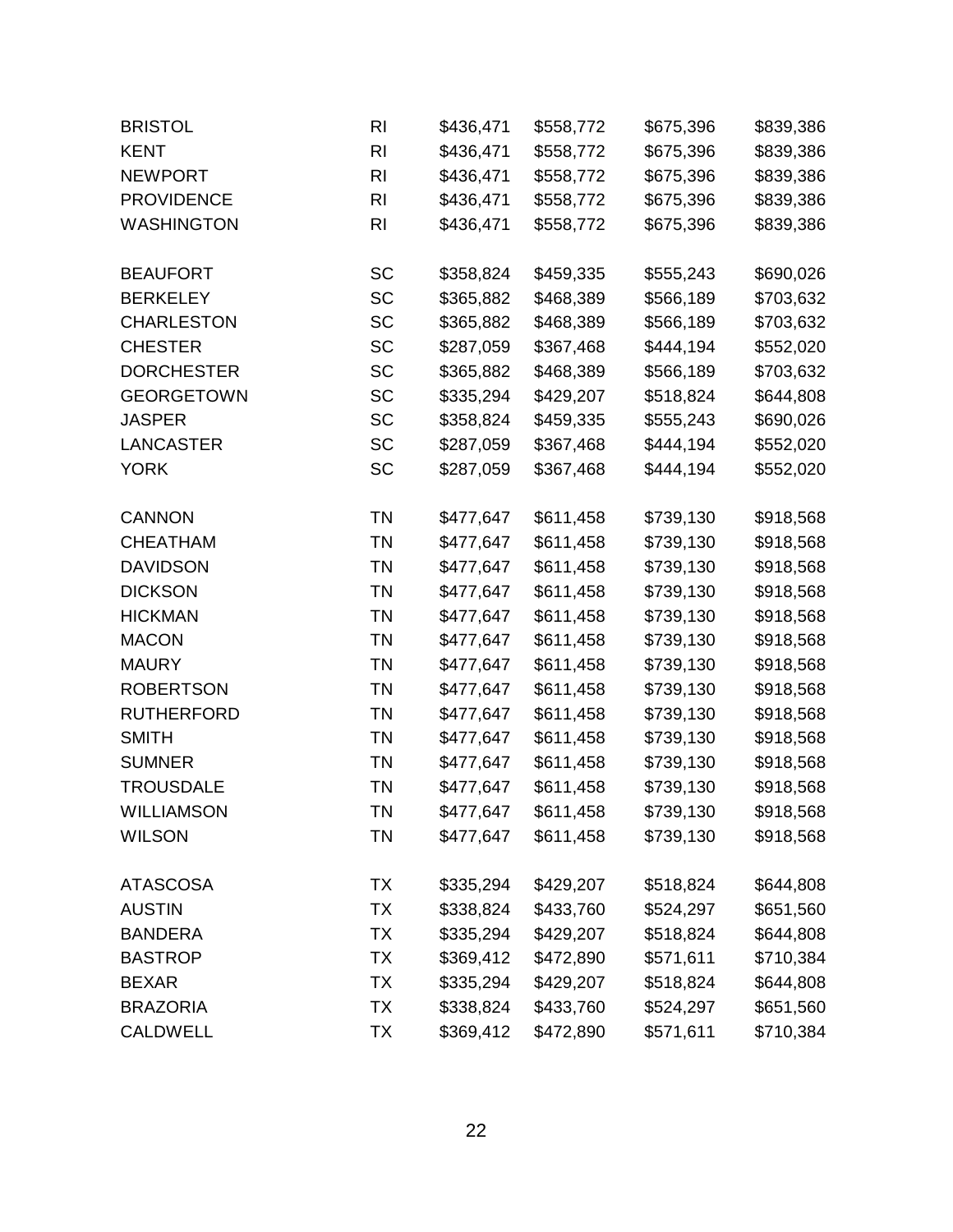| <b>CHAMBERS</b>   | ТX        | \$338,824 | \$433,760 | \$524,297   | \$651,560   |
|-------------------|-----------|-----------|-----------|-------------|-------------|
| <b>COLLIN</b>     | <b>TX</b> | \$370,588 | \$474,425 | \$573,453   | \$712,685   |
| <b>COMAL</b>      | <b>TX</b> | \$335,294 | \$429,207 | \$518,824   | \$644,808   |
| <b>DALLAS</b>     | ТX        | \$370,588 | \$474,425 | \$573,453   | \$712,685   |
| <b>DENTON</b>     | ТX        | \$370,588 | \$474,425 | \$573,453   | \$712,685   |
| <b>ELLIS</b>      | <b>TX</b> | \$370,588 | \$474,425 | \$573,453   | \$712,685   |
| <b>FORT BEND</b>  | ТX        | \$338,824 | \$433,760 | \$524,297   | \$651,560   |
| <b>GALVESTON</b>  | ТX        | \$338,824 | \$433,760 | \$524,297   | \$651,560   |
| <b>GILLESPIE</b>  | TX        | \$288,235 | \$369,003 | \$446,036   | \$554,271   |
| <b>GUADALUPE</b>  | <b>TX</b> | \$335,294 | \$429,207 | \$518,824   | \$644,808   |
| <b>HARRIS</b>     | TX        | \$338,824 | \$433,760 | \$524,297   | \$651,560   |
| <b>HAYS</b>       | <b>TX</b> | \$369,412 | \$472,890 | \$571,611   | \$710,384   |
| <b>HOOD</b>       | <b>TX</b> | \$370,588 | \$474,425 | \$573,453   | \$712,685   |
| <b>HUNT</b>       | ТX        | \$370,588 | \$474,425 | \$573,453   | \$712,685   |
| <b>JOHNSON</b>    | TX        | \$370,588 | \$474,425 | \$573,453   | \$712,685   |
| <b>KAUFMAN</b>    | TX        | \$370,588 | \$474,425 | \$573,453   | \$712,685   |
| <b>KENDALL</b>    | ТX        | \$335,294 | \$429,207 | \$518,824   | \$644,808   |
| <b>LIBERTY</b>    | ТX        | \$338,824 | \$433,760 | \$524,297   | \$651,560   |
| <b>MARTIN</b>     | <b>TX</b> | \$291,765 | \$373,504 | \$451,458   | \$561,074   |
| <b>MEDINA</b>     | ТX        | \$335,294 | \$429,207 | \$518,824   | \$644,808   |
| <b>MIDLAND</b>    | ТX        | \$291,765 | \$373,504 | \$451,458   | \$561,074   |
| <b>MONTGOMERY</b> | TX        | \$338,824 | \$433,760 | \$524,297   | \$651,560   |
| <b>PARKER</b>     | <b>TX</b> | \$370,588 | \$474,425 | \$573,453   | \$712,685   |
| <b>ROCKWALL</b>   | ТX        | \$370,588 | \$474,425 | \$573,453   | \$712,685   |
| <b>SOMERVELL</b>  | ТX        | \$370,588 | \$474,425 | \$573,453   | \$712,685   |
| <b>TARRANT</b>    | TX        | \$370,588 | \$474,425 | \$573,453   | \$712,685   |
| <b>TRAVIS</b>     | TX        | \$369,412 | \$472,890 | \$571,611   | \$710,384   |
| <b>WALLER</b>     | ТX        | \$338,824 | \$433,760 | \$524,297   | \$651,560   |
| <b>WILLIAMSON</b> | ТX        | \$369,412 | \$472,890 | \$571,611   | \$710,384   |
| <b>WILSON</b>     | ТX        | \$335,294 | \$429,207 | \$518,824   | \$644,808   |
| <b>WISE</b>       | <b>TX</b> | \$370,588 | \$474,425 | \$573,453   | \$712,685   |
| <b>SUMMIT</b>     | UT        | \$650,793 | \$833,248 | \$1,007,187 | \$1,251,637 |
| <b>BOX ELDER</b>  | UT        | \$398,824 | \$510,537 | \$617,136   | \$766,957   |
| <b>DAGGETT</b>    | UT        | \$309,412 | \$396,113 | \$478,772   | \$595,038   |
| <b>DAVIS</b>      | UT        | \$398,824 | \$510,537 | \$617,136   | \$766,957   |
| <b>JUAB</b>       | UT        | \$331,765 | \$424,706 | \$513,350   | \$638,005   |
| <b>MORGAN</b>     | UT        | \$398,824 | \$510,537 | \$617,136   | \$766,957   |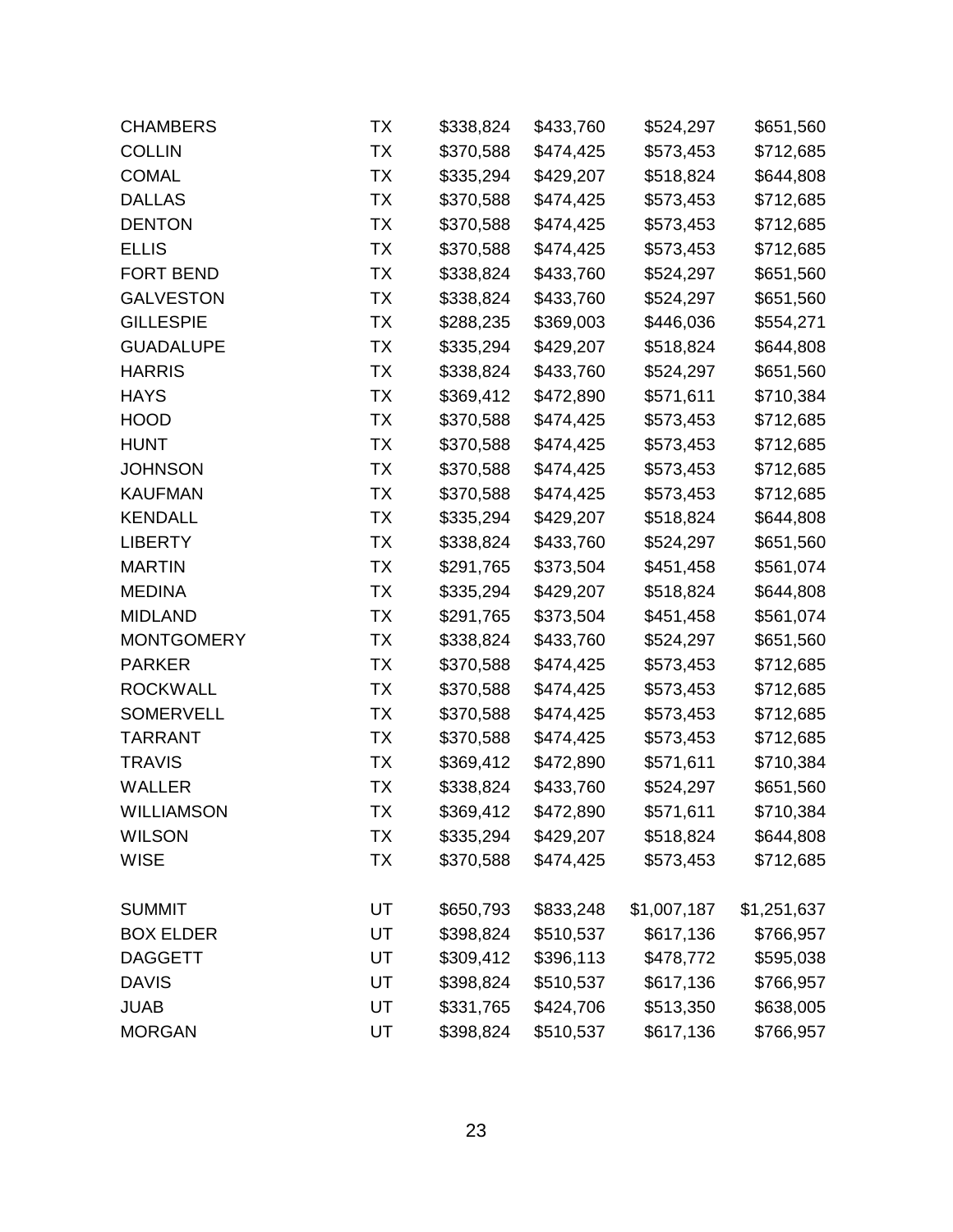| <b>RICH</b>            | UT | \$303,529 | \$388,542 | \$469,668   | \$583,683   |
|------------------------|----|-----------|-----------|-------------|-------------|
| <b>SALT LAKE</b>       | UT | \$336,471 | \$430,742 | \$520,665   | \$647,059   |
| <b>TOOELE</b>          | UT | \$336,471 | \$430,742 | \$520,665   | \$647,059   |
| <b>UTAH</b>            | UT | \$331,765 | \$424,706 | \$513,350   | \$638,005   |
| <b>WASATCH</b>         | UT | \$420,000 | \$537,647 | \$649,923   | \$807,673   |
| <b>WASHINGTON</b>      | UT | \$309,412 | \$396,113 | \$478,772   | \$595,038   |
| <b>WEBER</b>           | UT | \$398,824 | \$510,537 | \$617,136   | \$766,957   |
| <b>ARLINGTON</b>       | VA | \$650,793 | \$833,248 | \$1,007,187 | \$1,251,637 |
| <b>CLARKE</b>          | VA | \$650,793 | \$833,248 | \$1,007,187 | \$1,251,637 |
| <b>CULPEPER</b>        | VA | \$650,793 | \$833,248 | \$1,007,187 | \$1,251,637 |
| <b>FAIRFAX</b>         | VA | \$650,793 | \$833,248 | \$1,007,187 | \$1,251,637 |
| <b>FAUQUIER</b>        | VA | \$650,793 | \$833,248 | \$1,007,187 | \$1,251,637 |
| <b>LOUDOUN</b>         | VA | \$650,793 | \$833,248 | \$1,007,187 | \$1,251,637 |
| PRINCE WILLIAM         | VA | \$650,793 | \$833,248 | \$1,007,187 | \$1,251,637 |
| <b>RAPPAHANNOCK</b>    | VA | \$650,793 | \$833,248 | \$1,007,187 | \$1,251,637 |
| <b>SPOTSYLVANIA</b>    | VA | \$650,793 | \$833,248 | \$1,007,187 | \$1,251,637 |
| <b>STAFFORD</b>        | VA | \$650,793 | \$833,248 | \$1,007,187 | \$1,251,637 |
| <b>WARREN</b>          | VA | \$650,793 | \$833,248 | \$1,007,187 | \$1,251,637 |
| <b>ALEXANDRIA CITY</b> | VA | \$650,793 | \$833,248 | \$1,007,187 | \$1,251,637 |
| <b>FAIRFAX CITY</b>    | VA | \$650,793 | \$833,248 | \$1,007,187 | \$1,251,637 |
| <b>FALLS CHURCH CI</b> | VA | \$650,793 | \$833,248 | \$1,007,187 | \$1,251,637 |
| <b>FREDERICKSBURG</b>  | VA | \$650,793 | \$833,248 | \$1,007,187 | \$1,251,637 |
| <b>MANASSAS CITY</b>   | VA | \$650,793 | \$833,248 | \$1,007,187 | \$1,251,637 |
| <b>MANASSAS PARK C</b> | VA | \$650,793 | \$833,248 | \$1,007,187 | \$1,251,637 |
| <b>ALBEMARLE</b>       | VA | \$447,059 | \$572,327 | \$691,765   | \$859,744   |
| <b>AMELIA</b>          | VA | \$548,235 | \$701,841 | \$848,338   | \$1,054,322 |
| <b>AMHERST</b>         | VA | \$298,824 | \$382,558 | \$462,404   | \$574,629   |
| <b>APPOMATTOX</b>      | VA | \$298,824 | \$382,558 | \$462,404   | \$574,629   |
| <b>BEDFORD</b>         | VA | \$298,824 | \$382,558 | \$462,404   | \$574,629   |
| <b>BUCKINGHAM</b>      | VA | \$447,059 | \$572,327 | \$691,765   | \$859,744   |
| <b>CAMPBELL</b>        | VA | \$298,824 | \$382,558 | \$462,404   | \$574,629   |
| <b>CAROLINE</b>        | VA | \$548,235 | \$701,841 | \$848,338   | \$1,054,322 |
| <b>CHARLES CITY</b>    | VA | \$548,235 | \$701,841 | \$848,338   | \$1,054,322 |
| <b>CHESTERFIELD</b>    | VA | \$548,235 | \$701,841 | \$848,338   | \$1,054,322 |
| <b>DINWIDDIE</b>       | VA | \$548,235 | \$701,841 | \$848,338   | \$1,054,322 |
| <b>FLOYD</b>           | VA | \$298,824 | \$382,558 | \$462,404   | \$574,629   |
| <b>FLUVANNA</b>        | VA | \$447,059 | \$572,327 | \$691,765   | \$859,744   |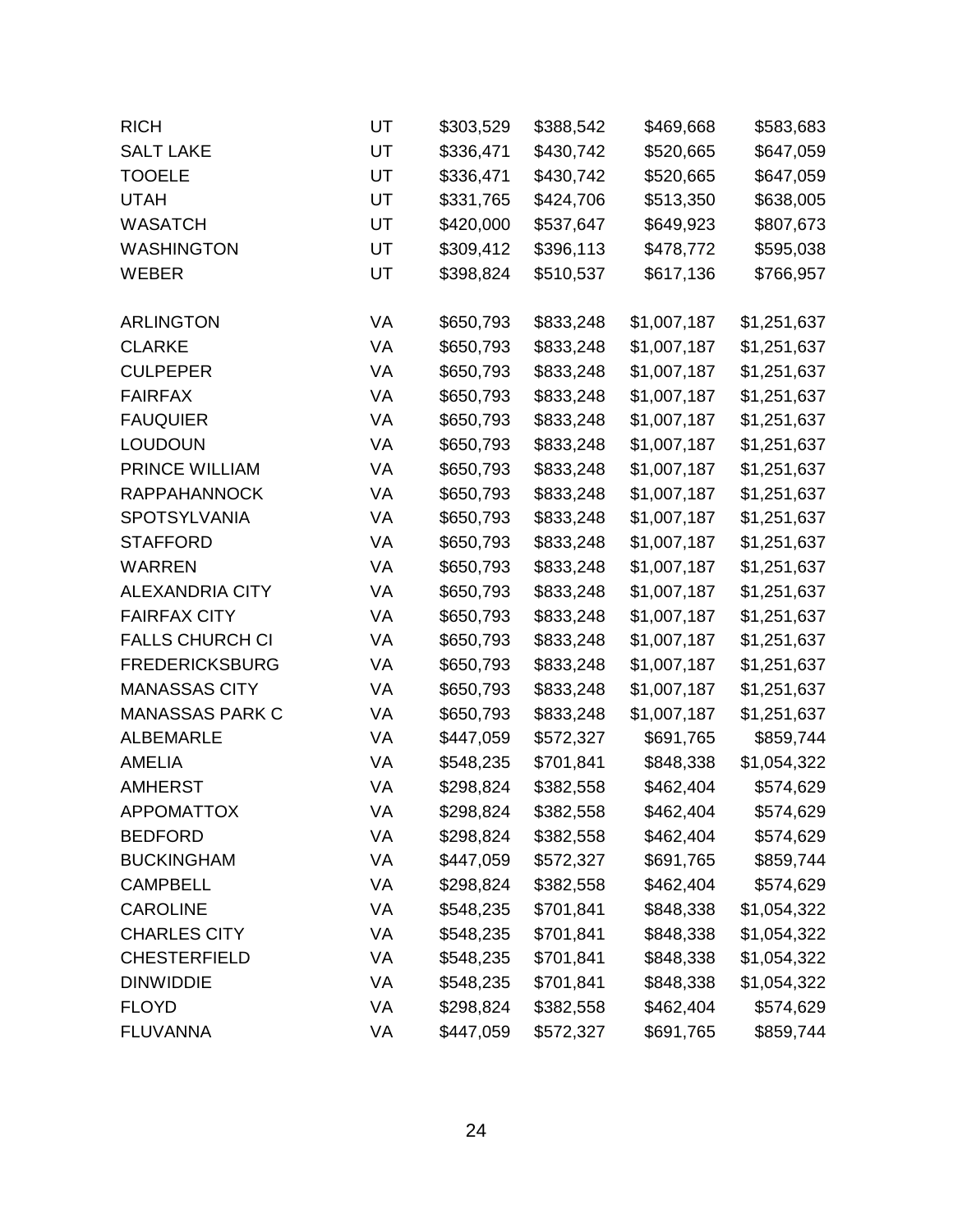| <b>FREDERICK</b>       | VA | \$288,235 | \$369,003 | \$446,036 | \$554,271   |
|------------------------|----|-----------|-----------|-----------|-------------|
| <b>GILES</b>           | VA | \$298,824 | \$382,558 | \$462,404 | \$574,629   |
| <b>GLOUCESTER</b>      | VA | \$469,412 | \$600,921 | \$726,394 | \$902,711   |
| <b>GOOCHLAND</b>       | VA | \$548,235 | \$701,841 | \$848,338 | \$1,054,322 |
| <b>GREENE</b>          | VA | \$447,059 | \$572,327 | \$691,765 | \$859,744   |
| <b>HANOVER</b>         | VA | \$548,235 | \$701,841 | \$848,338 | \$1,054,322 |
| <b>HENRICO</b>         | VA | \$548,235 | \$701,841 | \$848,338 | \$1,054,322 |
| <b>ISLE OF WIGHT</b>   | VA | \$469,412 | \$600,921 | \$726,394 | \$902,711   |
| <b>JAMES CITY</b>      | VA | \$469,412 | \$600,921 | \$726,394 | \$902,711   |
| <b>KING GEORGE</b>     | VA | \$358,824 | \$459,335 | \$555,243 | \$690,026   |
| <b>KING WILLIAM</b>    | VA | \$548,235 | \$701,841 | \$848,338 | \$1,054,322 |
| <b>LANCASTER</b>       | VA | \$452,941 | \$579,847 | \$700,870 | \$871,049   |
| <b>MATHEWS</b>         | VA | \$469,412 | \$600,921 | \$726,394 | \$902,711   |
| <b>MONTGOMERY</b>      | VA | \$298,824 | \$382,558 | \$462,404 | \$574,629   |
| <b>NELSON</b>          | VA | \$447,059 | \$572,327 | \$691,765 | \$859,744   |
| <b>NEW KENT</b>        | VA | \$548,235 | \$701,841 | \$848,338 | \$1,054,322 |
| NORTHUMBERLAND         | VA | \$325,882 | \$417,187 | \$504,297 | \$626,701   |
| <b>POWHATAN</b>        | VA | \$548,235 | \$701,841 | \$848,338 | \$1,054,322 |
| PRINCE GEORGE          | VA | \$548,235 | \$701,841 | \$848,338 | \$1,054,322 |
| <b>PULASKI</b>         | VA | \$298,824 | \$382,558 | \$462,404 | \$574,629   |
| <b>ROCKINGHAM</b>      | VA | \$283,529 | \$362,967 | \$438,721 | \$545,217   |
| <b>SUSSEX</b>          | VA | \$548,235 | \$701,841 | \$848,338 | \$1,054,322 |
| <b>YORK</b>            | VA | \$469,412 | \$600,921 | \$726,394 | \$902,711   |
| <b>BEDFORD CITY</b>    | VA | \$298,824 | \$382,558 | \$462,404 | \$574,629   |
| <b>CHARLOTTESVILLE</b> | VA | \$447,059 | \$572,327 | \$691,765 | \$859,744   |
| <b>CHESAPEAKE CITY</b> | VA | \$469,412 | \$600,921 | \$726,394 | \$902,711   |
| <b>COLONIAL HEIGHT</b> | VA | \$548,235 | \$701,841 | \$848,338 | \$1,054,322 |
| <b>HAMPTON CITY</b>    | VA | \$469,412 | \$600,921 | \$726,394 | \$902,711   |
| <b>HARRISONBURG CI</b> | VA | \$283,529 | \$362,967 | \$438,721 | \$545,217   |
| <b>HOPEWELL CITY</b>   | VA | \$548,235 | \$701,841 | \$848,338 | \$1,054,322 |
| <b>LEXINGTON CITY</b>  | VA | \$297,647 | \$381,023 | \$460,563 | \$572,379   |
| <b>LYNCHBURG CITY</b>  | VA | \$298,824 | \$382,558 | \$462,404 | \$574,629   |
| <b>NEWPORT NEWS CI</b> | VA | \$469,412 | \$600,921 | \$726,394 | \$902,711   |
| <b>NORFOLK CITY</b>    | VA | \$469,412 | \$600,921 | \$726,394 | \$902,711   |
| PETERSBURG CITY        | VA | \$548,235 | \$701,841 | \$848,338 | \$1,054,322 |
| POQUOSON CITY          | VA | \$469,412 | \$600,921 | \$726,394 | \$902,711   |
| PORTSMOUTH CITY        | VA | \$469,412 | \$600,921 | \$726,394 | \$902,711   |
| <b>RADFORD CITY</b>    | VA | \$298,824 | \$382,558 | \$462,404 | \$574,629   |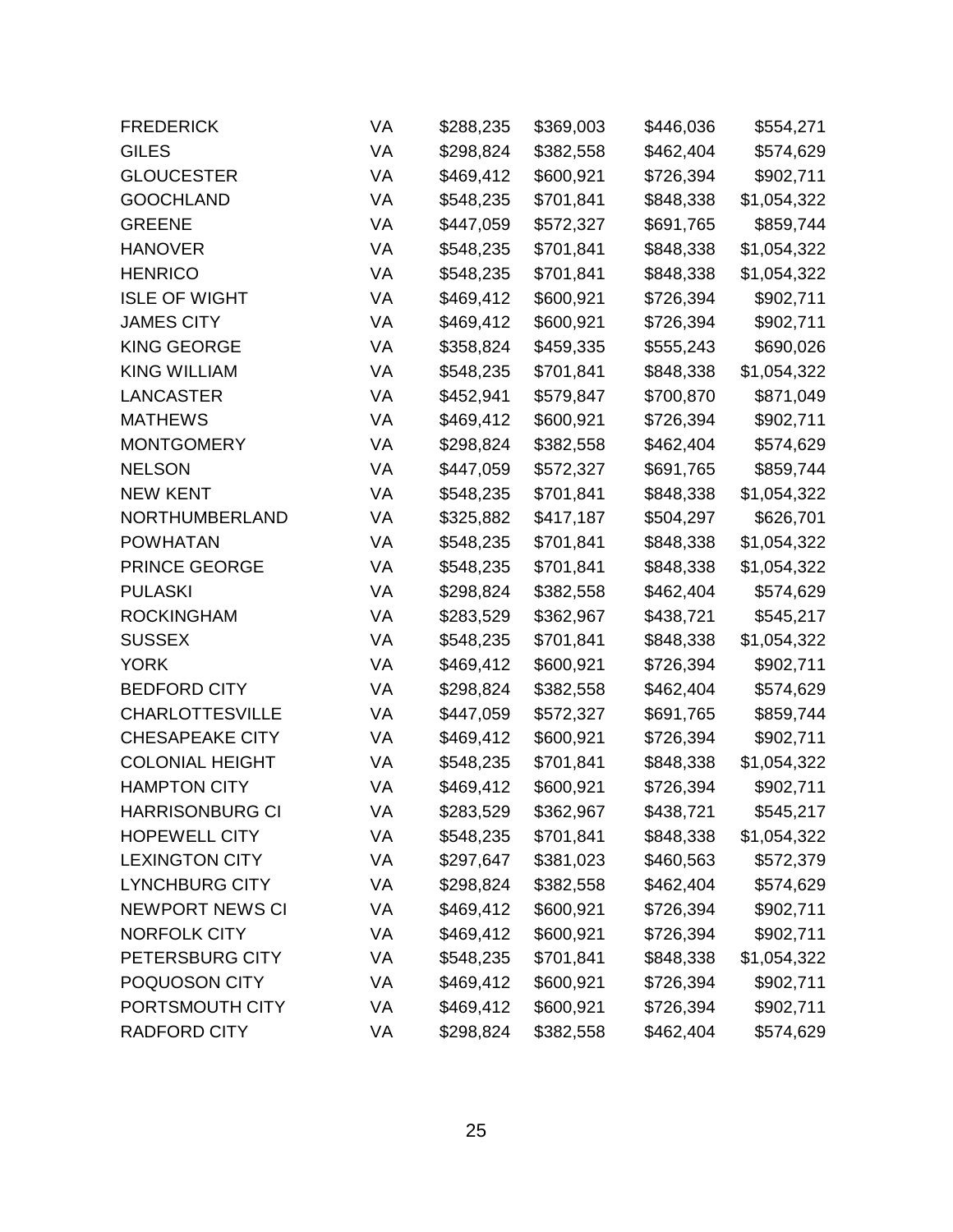| <b>RICHMOND CITY</b>   | VA        | \$548,235 | \$701,841 | \$848,338 | \$1,054,322 |
|------------------------|-----------|-----------|-----------|-----------|-------------|
| <b>SUFFOLK CITY</b>    | VA        | \$469,412 | \$600,921 | \$726,394 | \$902,711   |
| <b>VIRGINIA BEACH</b>  | VA        | \$469,412 | \$600,921 | \$726,394 | \$902,711   |
| <b>WILLIAMSBURG CI</b> | VA        | \$469,412 | \$600,921 | \$726,394 | \$902,711   |
| <b>WINCHESTER CITY</b> | VA        | \$288,235 | \$369,003 | \$446,036 | \$554,271   |
| <b>BENNINGTON</b>      | VT        | \$283,529 | \$362,967 | \$438,721 | \$545,217   |
| <b>CHITTENDEN</b>      | VT        | \$350,588 | \$448,798 | \$542,506 | \$674,220   |
| <b>FRANKLIN</b>        | VT        | \$350,588 | \$448,798 | \$542,506 | \$674,220   |
| <b>GRAND ISLE</b>      | VT        | \$350,588 | \$448,798 | \$542,506 | \$674,220   |
| <b>LAMOILLE</b>        | VT        | \$282,353 | \$361,432 | \$436,931 | \$542,967   |
| <b>CHELAN</b>          | WA        | \$350,588 | \$448,798 | \$542,506 | \$674,220   |
| <b>CLALLAM</b>         | WA        | \$392,941 | \$503,018 | \$608,031 | \$755,652   |
| <b>CLARK</b>           | WA        | \$417,647 | \$534,629 | \$646,292 | \$803,171   |
| <b>DOUGLAS</b>         | WA        | \$350,588 | \$448,798 | \$542,506 | \$674,220   |
| <b>ISLAND</b>          | WA        | \$335,294 | \$429,207 | \$518,824 | \$644,808   |
| <b>JEFFERSON</b>       | <b>WA</b> | \$329,412 | \$421,688 | \$509,719 | \$633,504   |
| <b>KING</b>            | WA        | \$605,882 | \$775,652 | \$937,545 | \$1,165,166 |
| <b>KITSAP</b>          | WA        | \$317,647 | \$406,650 | \$491,509 | \$610,844   |
| <b>PIERCE</b>          | WA        | \$605,882 | \$775,652 | \$937,545 | \$1,165,166 |
| <b>SAN JUAN</b>        | WA        | \$494,118 | \$632,532 | \$764,604 | \$950,230   |
| <b>SKAGIT</b>          | <b>WA</b> | \$322,353 | \$412,634 | \$498,824 | \$619,898   |
| <b>SKAMANIA</b>        | WA        | \$417,647 | \$534,629 | \$646,292 | \$803,171   |
| <b>SNOHOMISH</b>       | WA        | \$605,882 | \$775,652 | \$937,545 | \$1,165,166 |
| <b>THURSTON</b>        | <b>WA</b> | \$304,706 | \$390,077 | \$471,509 | \$585,985   |
| <b>WHATCOM</b>         | WA        | \$328,235 | \$420,205 | \$507,928 | \$631,202   |
| <b>COLUMBIA</b>        | WI        | \$292,941 | \$374,987 | \$453,299 | \$563,325   |
| <b>DANE</b>            | WI        | \$292,941 | \$374,987 | \$453,299 | \$563,325   |
| <b>GREEN</b>           | WI        | \$292,941 | \$374,987 | \$453,299 | \$563,325   |
| <b>IOWA</b>            | WI        | \$292,941 | \$374,987 | \$453,299 | \$563,325   |
| <b>KENOSHA</b>         | WI        | \$374,118 | \$478,926 | \$578,926 | \$719,437   |
| <b>MILWAUKEE</b>       | WI        | \$305,882 | \$391,560 | \$473,299 | \$588,235   |
| <b>OZAUKEE</b>         | WI        | \$305,882 | \$391,560 | \$473,299 | \$588,235   |
| <b>PIERCE</b>          | WI        | \$340,000 | \$435,243 | \$526,138 | \$653,862   |
| ST. CROIX              | WI        | \$340,000 | \$435,243 | \$526,138 | \$653,862   |
| <b>WASHINGTON</b>      | WI        | \$305,882 | \$391,560 | \$473,299 | \$588,235   |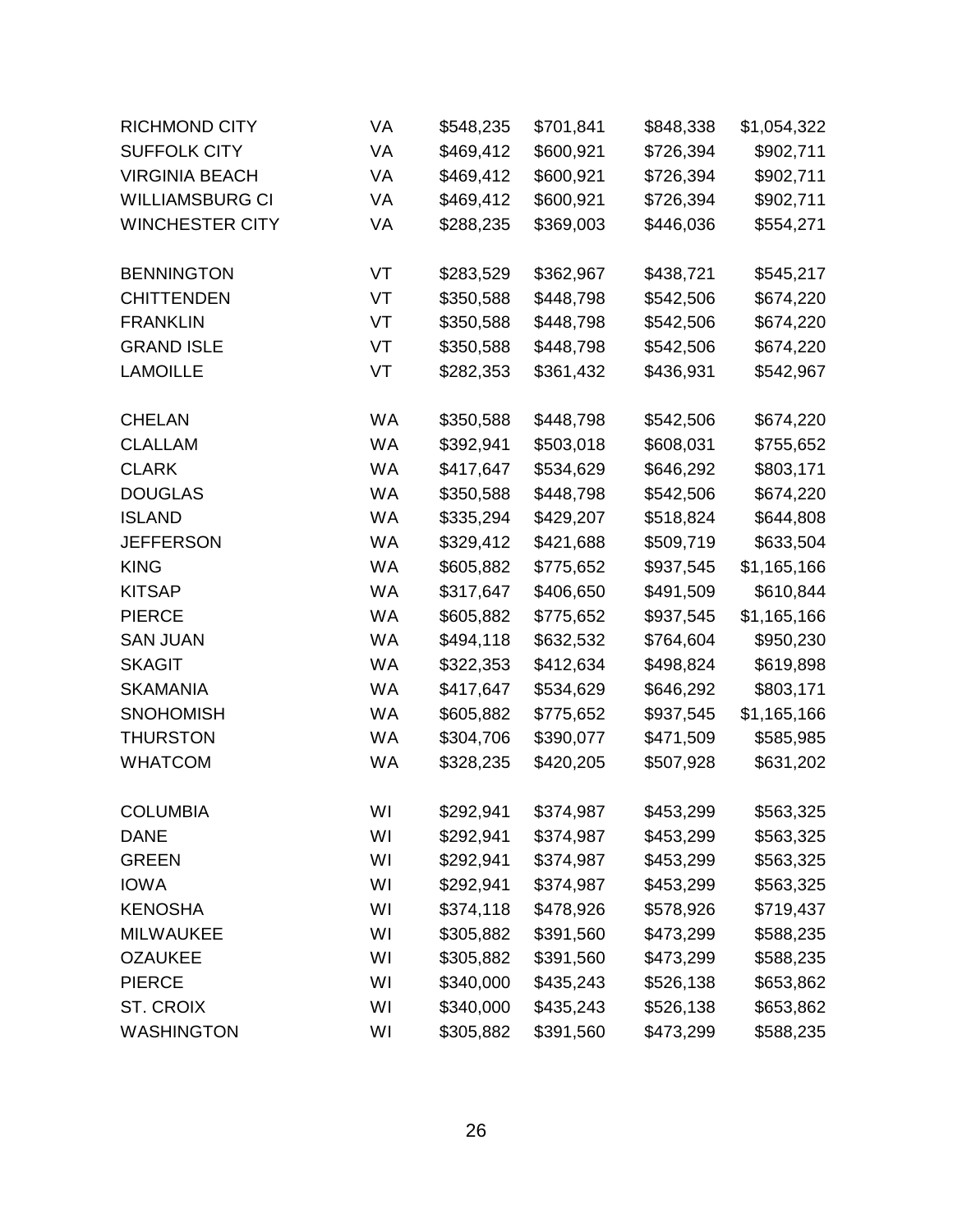| <b>WAUKESHA</b>        | WI        | \$305,882 | \$391,560 | \$473,299   | \$588,235   |
|------------------------|-----------|-----------|-----------|-------------|-------------|
| <b>JEFFERSON</b>       | WV        | \$650,793 | \$833,248 | \$1,007,187 | \$1,251,637 |
| <b>HAMPSHIRE</b>       | WV        | \$288,235 | \$369,003 | \$446,036   | \$554,271   |
| <b>TETON</b>           | <b>WY</b> | \$650,793 | \$833,248 | \$1,007,187 | \$1,251,637 |
| <b>SHERIDAN</b>        | WY.       | \$315,294 | \$403,632 | \$487,877   | \$606,343   |
| <b>SUBLETTE</b>        | <b>WY</b> | \$294,118 | \$376,522 | \$455,141   | \$565,627   |
| <b>SWEETWATER</b>      | <b>WY</b> | \$323,529 | \$414,169 | \$500,614   | \$622,148   |
| <b>GUAM</b>            | GU        | \$576,471 | \$738,005 | \$892,072   | \$1,108,593 |
| <b>NORTHERN ISLAND</b> | MP        | \$536,471 | \$686,752 | \$830,128   | \$1,031,662 |
| <b>ROTA</b>            | MP        | \$420,000 | \$537,647 | \$649,923   | \$807,673   |
| <b>SAIPAN</b>          | MP        | \$541,176 | \$692,788 | \$837,442   | \$1,040,716 |
| <b>TINIAN</b>          | MP        | \$544,706 | \$697,340 | \$842,916   | \$1,047,519 |
| <b>AGUAS BUENAS</b>    | <b>PR</b> | \$394,118 | \$504,552 | \$609,872   | \$757,903   |
| <b>AIBONITO</b>        | <b>PR</b> | \$394,118 | \$504,552 | \$609,872   | \$757,903   |
| <b>BARCELONETA</b>     | <b>PR</b> | \$394,118 | \$504,552 | \$609,872   | \$757,903   |
| <b>BARRANQUITAS</b>    | <b>PR</b> | \$394,118 | \$504,552 | \$609,872   | \$757,903   |
| <b>BAYAMON</b>         | <b>PR</b> | \$394,118 | \$504,552 | \$609,872   | \$757,903   |
| <b>CAGUAS</b>          | <b>PR</b> | \$394,118 | \$504,552 | \$609,872   | \$757,903   |
| <b>CANOVANAS</b>       | <b>PR</b> | \$394,118 | \$504,552 | \$609,872   | \$757,903   |
| <b>CAROLINA</b>        | <b>PR</b> | \$394,118 | \$504,552 | \$609,872   | \$757,903   |
| <b>CATANO</b>          | <b>PR</b> | \$394,118 | \$504,552 | \$609,872   | \$757,903   |
| <b>CAYEY</b>           | <b>PR</b> | \$394,118 | \$504,552 | \$609,872   | \$757,903   |
| <b>CEIBA</b>           | <b>PR</b> | \$394,118 | \$504,552 | \$609,872   | \$757,903   |
| <b>CIALES</b>          | PR        | \$394,118 | \$504,552 | \$609,872   | \$757,903   |
| <b>CIDRA</b>           | <b>PR</b> | \$394,118 | \$504,552 | \$609,872   | \$757,903   |
| <b>COMERIO</b>         | <b>PR</b> | \$394,118 | \$504,552 | \$609,872   | \$757,903   |
| <b>COROZAL</b>         | <b>PR</b> | \$394,118 | \$504,552 | \$609,872   | \$757,903   |
| <b>CULEBRA</b>         | <b>PR</b> | \$289,412 | \$370,486 | \$447,826   | \$556,573   |
| <b>DORADO</b>          | <b>PR</b> | \$394,118 | \$504,552 | \$609,872   | \$757,903   |
| <b>FAJARDO</b>         | <b>PR</b> | \$394,118 | \$504,552 | \$609,872   | \$757,903   |
| <b>FLORIDA</b>         | <b>PR</b> | \$394,118 | \$504,552 | \$609,872   | \$757,903   |
| <b>GUAYNABO</b>        | <b>PR</b> | \$394,118 | \$504,552 | \$609,872   | \$757,903   |
| <b>GURABO</b>          | <b>PR</b> | \$394,118 | \$504,552 | \$609,872   | \$757,903   |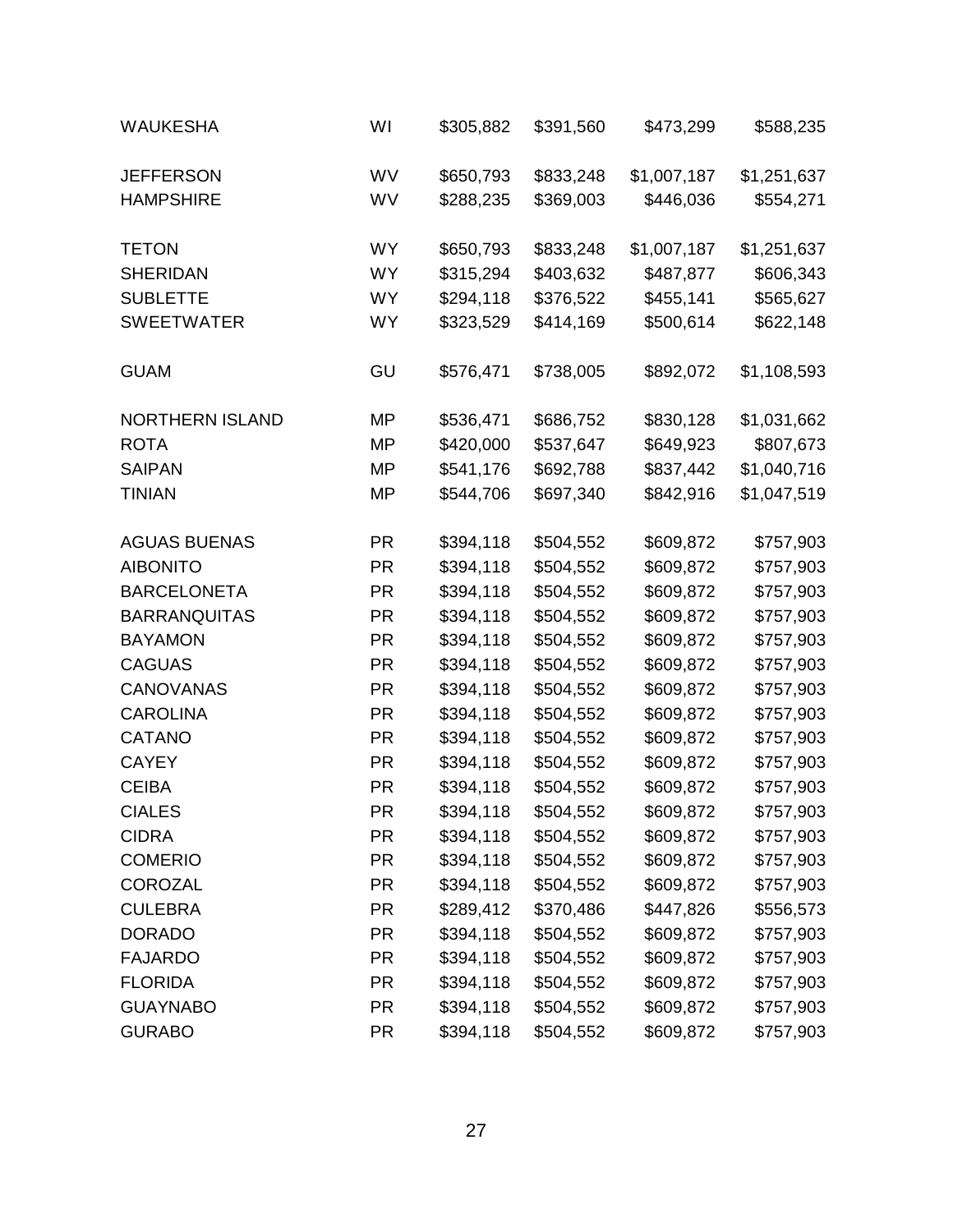| <b>HUMACAO</b>         | <b>PR</b> | \$394,118 | \$504,552 | \$609,872 | \$757,903   |
|------------------------|-----------|-----------|-----------|-----------|-------------|
| <b>JUNCOS</b>          | PR        | \$394,118 | \$504,552 | \$609,872 | \$757,903   |
| <b>LAS PIEDRAS</b>     | <b>PR</b> | \$394,118 | \$504,552 | \$609,872 | \$757,903   |
| <b>LOIZA</b>           | <b>PR</b> | \$394,118 | \$504,552 | \$609,872 | \$757,903   |
| <b>LUQUILLO</b>        | <b>PR</b> | \$394,118 | \$504,552 | \$609,872 | \$757,903   |
| <b>MANATI</b>          | <b>PR</b> | \$394,118 | \$504,552 | \$609,872 | \$757,903   |
| <b>MAUNABO</b>         | <b>PR</b> | \$394,118 | \$504,552 | \$609,872 | \$757,903   |
| <b>MOROVIS</b>         | <b>PR</b> | \$394,118 | \$504,552 | \$609,872 | \$757,903   |
| <b>NAGUABO</b>         | <b>PR</b> | \$394,118 | \$504,552 | \$609,872 | \$757,903   |
| <b>NARANJITO</b>       | <b>PR</b> | \$394,118 | \$504,552 | \$609,872 | \$757,903   |
| <b>OROCOVIS</b>        | <b>PR</b> | \$394,118 | \$504,552 | \$609,872 | \$757,903   |
| <b>RIO GRANDE</b>      | <b>PR</b> | \$394,118 | \$504,552 | \$609,872 | \$757,903   |
| <b>SAN JUAN</b>        | <b>PR</b> | \$394,118 | \$504,552 | \$609,872 | \$757,903   |
| <b>SAN LORENZO</b>     | <b>PR</b> | \$394,118 | \$504,552 | \$609,872 | \$757,903   |
| <b>TOA ALTA</b>        | <b>PR</b> | \$394,118 | \$504,552 | \$609,872 | \$757,903   |
| <b>TOA BAJA</b>        | <b>PR</b> | \$394,118 | \$504,552 | \$609,872 | \$757,903   |
| <b>TRUJILLO ALTO</b>   | <b>PR</b> | \$394,118 | \$504,552 | \$609,872 | \$757,903   |
| <b>VEGA ALTA</b>       | <b>PR</b> | \$394,118 | \$504,552 | \$609,872 | \$757,903   |
| <b>VEGA BAJA</b>       | <b>PR</b> | \$394,118 | \$504,552 | \$609,872 | \$757,903   |
| <b>YABUCOA</b>         | <b>PR</b> | \$394,118 | \$504,552 | \$609,872 | \$757,903   |
| <b>ST. CROIX ISLAN</b> | VI        | \$335,294 | \$429,207 | \$518,824 | \$644,808   |
| <b>ST. JOHN ISLAND</b> | VI        | \$637,647 | \$816,317 | \$986,701 | \$1,226,240 |
| <b>ST. THOMAS ISLA</b> | VI        | \$456,471 | \$584,348 | \$706,343 | \$877,852   |
| All other areas - 2591 |           |           |           |           |             |
| counties (floor):      |           | \$275,665 | \$352,950 | \$426,625 | \$530,150   |

.02 The nationwide average purchase price (for use in the housing cost/income

ratio for new and existing residences) is \$276,100.

# SECTION 5. EFFECT ON OTHER DOCUMENTS

Rev. Proc. 2016-25 is obsolete except as provided in section 6 of this revenue procedure.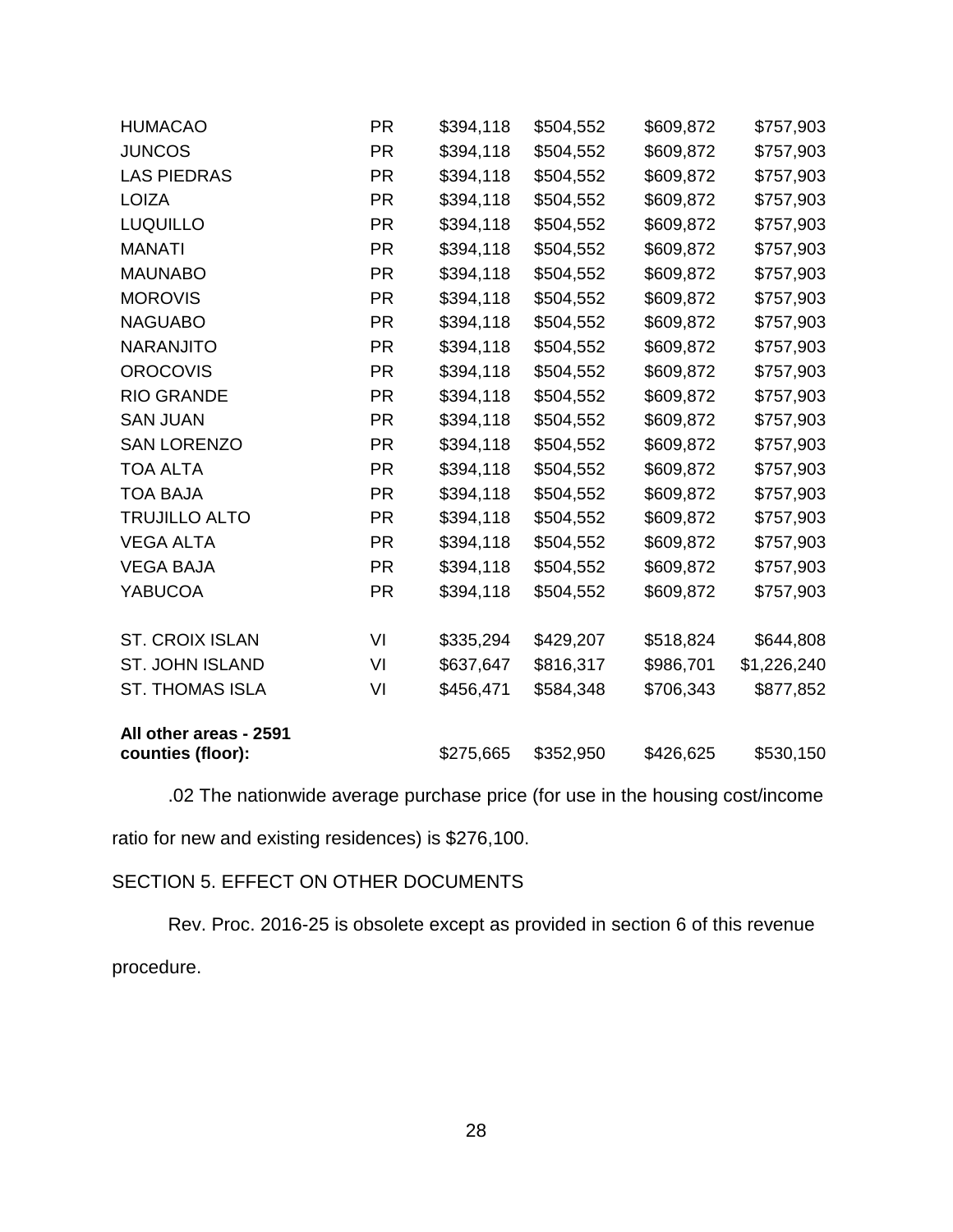## SECTION 6. EFFECTIVE DATES

.01 Issuers may rely on this revenue procedure to determine average area purchase price safe harbors for commitments to provide financing or issue mortgage credit certificates that are made, or (if the purchase precedes the commitment) for residences that are purchased, in the period that begins on March 17, 2017, and ends on the date as of which the safe harbors contained in section 4.01 of this revenue procedure are rendered obsolete by a new revenue procedure.

.02 Notwithstanding section 5 of this revenue procedure, issuers may continue to rely on the average area purchase price safe harbors contained in Rev. Proc. 2016-25, with respect to bonds sold, or for mortgage credit certificates issued with respect to bond authority exchanged, before April 16, 2017, if the commitments to provide financing or issue mortgage credit certificates are made on or before May 16, 2017.

.03 Except as provided in section 6.04, issuers must use the nationwide average purchase price limitation contained in this revenue procedure for commitments to provide financing or issue mortgage credit certificates that are made, or (if the purchase precedes the commitment) for residences that are purchased, in the period that begins on March 17, 2017, and ends on the date when the nationwide average purchase price limitation is rendered obsolete by a new revenue procedure.

.04 Notwithstanding sections 5 and 6.03 of this revenue procedure, issuers may continue to rely on the nationwide average purchase price set forth in Rev. Proc. 2016- 25 with respect to bonds sold, or for mortgage credit certificates issued with respect to bond authority exchanged, before April 16, 2017, if the commitments to provide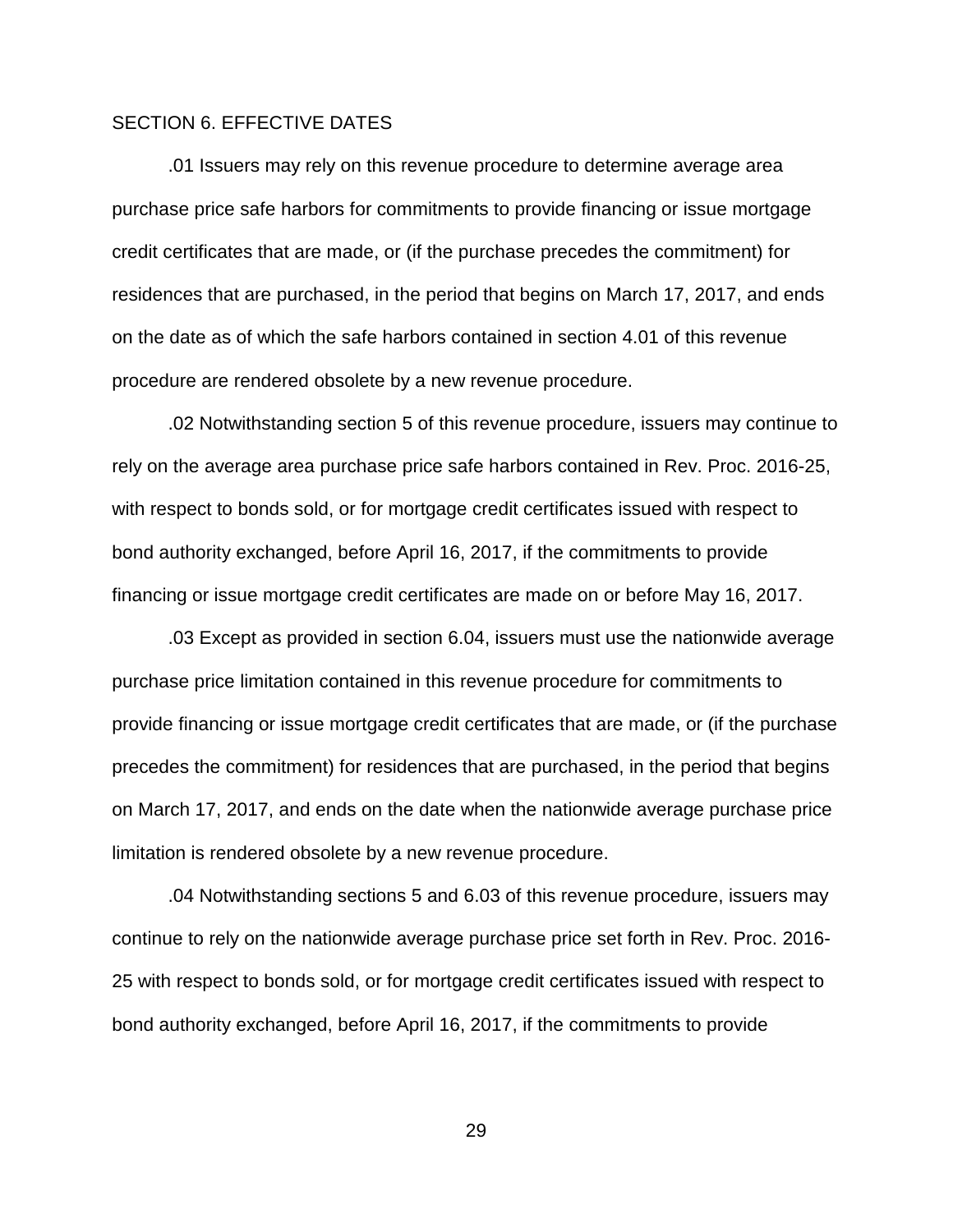financing or issue mortgage credit certificates are made on or before May 16, 2017. SECTION 7. PAPERWORK REDUCTION ACT

The collection of information contained in this revenue procedure has been reviewed and approved by the Office of Management and Budget in accordance with the Paperwork Reduction Act (44 U.S.C. 3507) under control number 1545-1877.

An agency may not conduct or sponsor, and a person is not required to respond to, a collection of information unless the collection of information displays a valid OMB control number.

This revenue procedure contains a collection of information requirement in section 3.03. The purpose of the collection of information is to verify the applicable FHA loan limit that issuers of qualified mortgage bonds and qualified mortgage certificates have used to calculate the average area purchase price for a given metropolitan statistical area for purposes of sections 143(e) and 25(c).The collection of information is required to obtain the benefit of using revisions to FHA loan limits to determine average area purchase prices. The likely respondents are state and local governments.

The estimated total annual reporting and/or recordkeeping burden is: 15 hours. The estimated annual burden per respondent and/or recordkeeper: 15 minutes. The estimated number of respondents and/or recordkeepers: 60.

Books or records relating to a collection of information must be retained as long as their contents may become material in the administration of any internal revenue law. Generally tax returns and tax return information are confidential, as required by 26